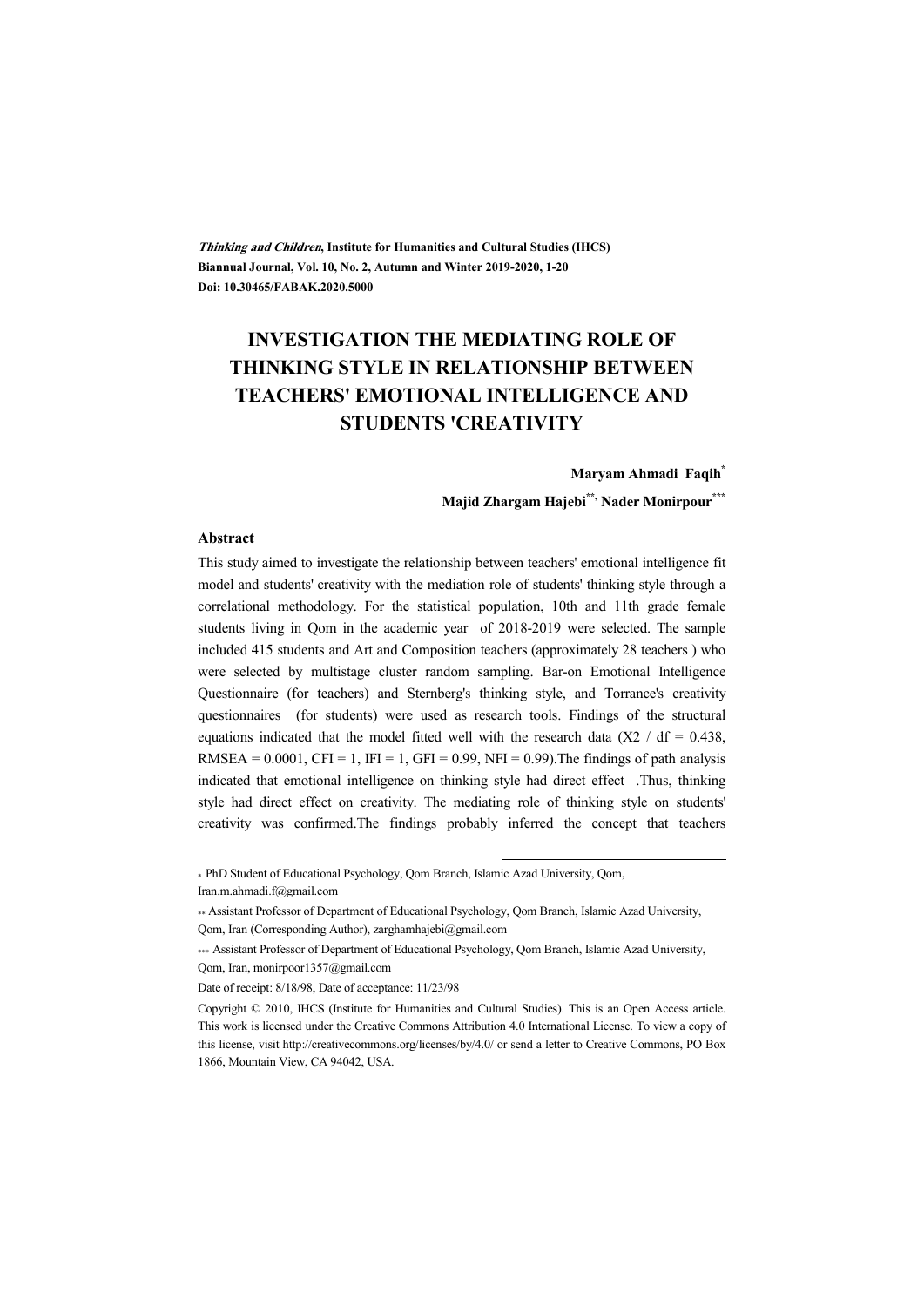'emotional intelligence and student`s thinking style are of overriding importance in fostering students' creativity.It is recommended that the model shoud be examined in different cultures.

**Keywords:** Emotional intelligence of teachers, emotion, students' creativity, thinking style ,creative thinking.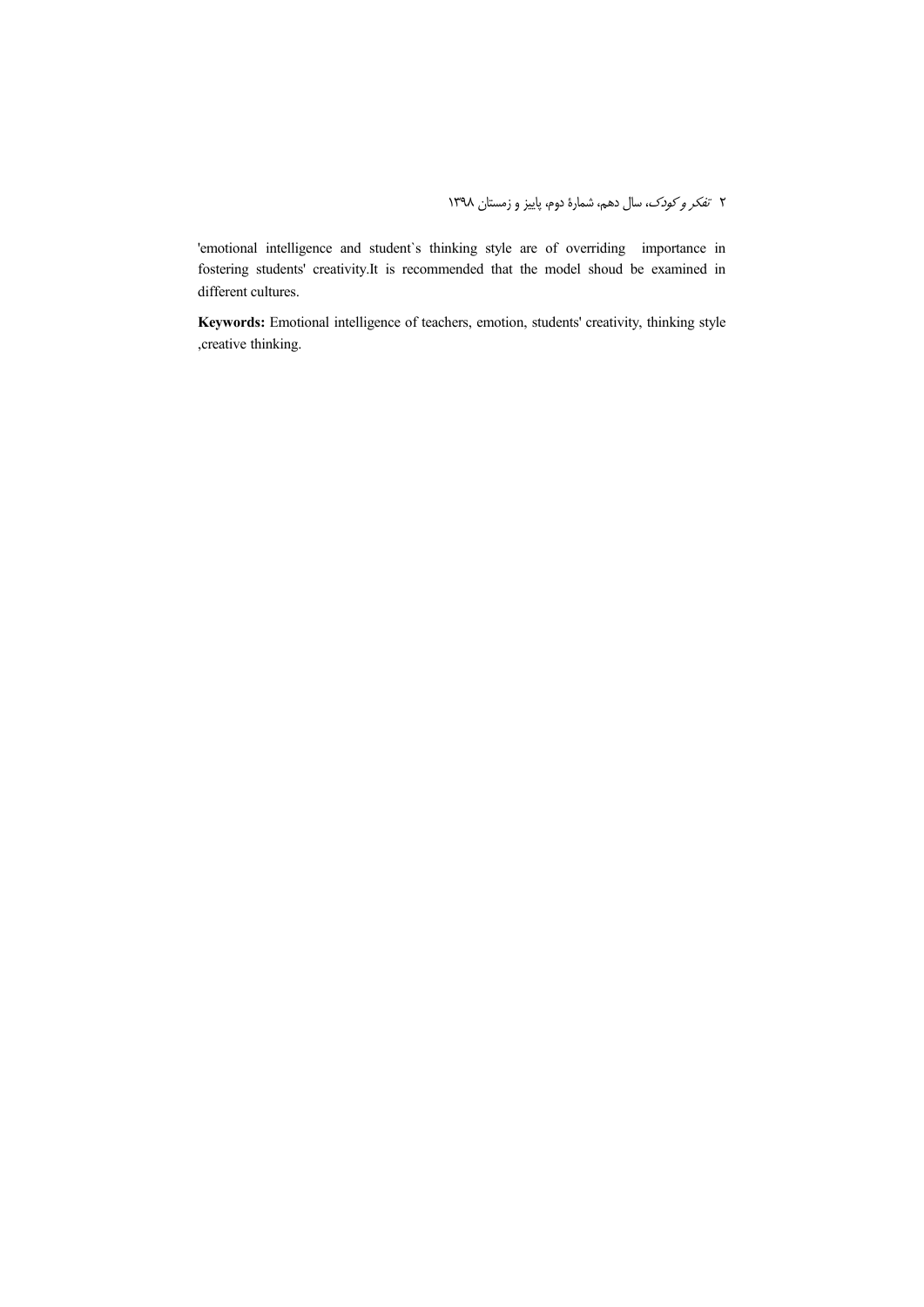تفکر و کودک، یژوهشگاه علوم انسانی و مطالعات فرهنگی دوفصلiامهٔ علمی (مقالهٔ علمی ــ پژوهشی)، سال دهم، شمارهٔ دوم، پاییز و زمستان ۱۳۹۸، ۳–۲۰

# بررسی نقش میانجی سبک تفکر در رابطهٔ بین هوش هیجانی معلمان و خلاقیت دانش آموزان

مريم احمدي فقيه\*

مجيد ضرغام حاجبي\*\*، نادر منيرپور\*\*\*

### حكىدە

یژوهش حاضر با هدف بررسی برازش مدل رابطه هوش هیجانی معلمان و میزان خلاقیت دانش آموزان بـا میـانجیگری سـبک تفکـر دردانـش آمـوزان بـه روش همبسـتگی انجـام شد.جامعه آماری،همه دانش آموزان دختر پایه دهم و یازدهم شـهر قـم در سـال تحصـیلی ٩٨–٩٧ بودند.نمونه شامل ٤١٥ دانش آموز و معلمــان هنــر و انشــاء آنهــا( حــدود٢٨ نفـر) بو دند که با روش نمونـه گیـری خوشـه ای چندمرحلـه ای تصـادفی انتخـاب شــدند.ابزار یژوهش،پرسشنامه هوش هیجانی بار-آن (ویژه معلمـان) و پرسشـنامه هـای سـبک تفکـر استرنبرگ و خلاقیت تورنس(ویژه دانش آموزان) بود.یافته های حاصل از تحلیل معـادلات ساختاری نشان دهنده آن بود که مدل از برازش خـوبی بـا داده هـای پــژوهش برخـوردار بود(X2/df=0.438,RMSEA=0.0001,CFI=1,IFI=1,GFI=0.99,NFI=0.99).نتــايج تحليــل مسیر نشان داد که هوش هیجانی بر سـبک تفکـر و سـبکتفکـر برخلاقیـت اثــر مسـتقیم داشتند. نقش واسطه ای سبک تفکر در رابطه بین هوش هیجانی معلمان و خلاقیت دانـش

تاريخ دريافت: ١٣٩٨/٠٨/١٨ تاريخ يذيرش: ١٣٩٨/١١/٢٣

Copyright © 2018, IHCS (Institute for Humanities and Cultural Studies). This is an Open Access article distributed under the terms of the Creative Commons Attribution 4.0 International, which permits others to download this work, share it with others and Adapt the material for any purpose

<sup>\*</sup> دانشـــجوی دکتـــری گـــروه روانشناســـی تربیتـــی، واحـــد قـــم، دانشـــگاه آزاد اســـلامی، قـــم، ایـــران، m.ahmadi.f@gmail.com \*\* دانشـيار گـروه روانشناسـي تربيتـي، واحـد قـم، دانشـگاه آزاد اسـلامي، قـم، ايـران (نويسـندۀ مسـئول)، zarghamhajebi@gmail.com

<sup>\*\*\*</sup> اســــتاديارگروه روان شناســــي تربيتــــي، واحــــد قــــم، دانشــــگاه آزاد اســـــلامي، قــــم، ايــــران، monirpoor1357@gmail.com.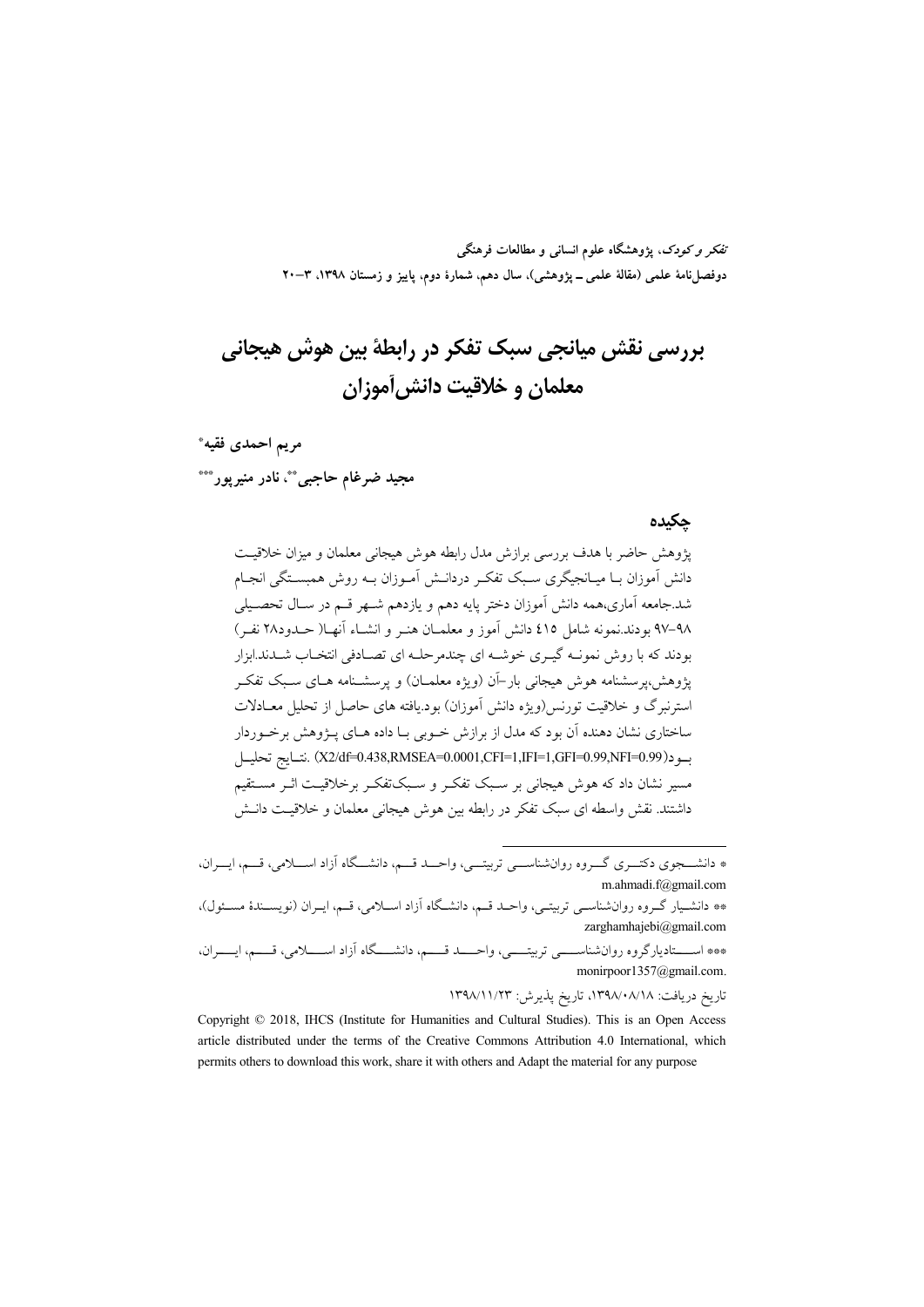۴ تفكر وكودك، سال دهم، شمارة دوم، ياييز و زمستان ١٣٩٨

آموزان مورد تایید قرار گرفت.احتمالا ازیافته های این پژوهش چنسین برمبی آیــد کــه بــرای پرورش خلاقیت دانش آموزان، هوش هیجانی معلمان و سبک تفکر دانش آموزان اهمیت ویژهای دارند.پیشنهاد مـی شـود در پـژوهش هـای آینـده جهـت تبیـین خلاقیـت دانـش آموزان،مدل ارائه شده مجددا در فرهنگ های مختلف آزمون شود. **كليدواژهها:** هوش هيجاني معلمان، عاطفه، خلاقيت دانــش آمــوزان، ســبک تفکــر، تفکــر خلاق

### ١. مقدمه

جامعه بشری به سرعت به سمت توسـعه ی همـه جانبـه در حرکـت اسـت و بـرای ایجـاد تغییــرات و رویــارویی بــا آنهــا نیازمنــد انســانهایی بــا تفکــر خــلاق(creative thinking )است.مشکلات و مسائل جدید مستلزم راه حـل هـای جدیـد و بـالطبع افـرادی اسـت کـه بتوانند این راه حل ها را خلق کنند(قراباغی،امیرتیموری و مقامی، ۱۳۹۰: ۱۵۲).

به اعتقاد ویگوتسکی و پیاژه(Vygotsky and Piaget)، خلق دانش های نوین بـه تعامــل بــا مـواد، فعالیــتهــا و افــراد، أن هــم درزمینــههــاي ویــژه وابســته اســت.تعاملاتی كــه بــه خلاقیت،شکلی محیطـی و فرهنگـی مـی دهــد. همچنین،نظـام تعلـیم و تربیــت، مــوقعیتی اجتماعی و ارتباطی دارد که با در اختیار گرفتن مناسب فنـاوریهـا و تعـاملات سـازنده بـا دانش آموزان میتواند به پـرورش تفکـر خــلاق در آنهــا کمـک کنــد (بنــی۵اشــم، فرخــی تیر انداز،شاهعلیزاده و مشهدی ،۱۳۹۳: ٥٤–٥٥).

خلاقیت(creativity )از دیدگاه تورنس(Torrance) عبارت است از:فراینـد حـس کـردن مشکلات،مسائل،شکاف در اطلاعات،عناصر گم شده،چیزهای ناجور؛حـدس زدن و فرضـیه سازي درباره اين نواقص و ارزيابي و اَزمودن ايــن حــدس هــا و فرضــيه ها؛تجديــد نظــر و دوباره أزمودن أنها؛وبالاخره انتقال نتايج(سيف،١٣٩٤: ٤١١).

بسیاری از روانشناسان،معتقدند که خلاقیت به قلمرو عاطفی رفتارآدمی بیشتر از قلمـرو شناختی تعلق دارد. طبق رویکردهایی که در روانشناسی اجتماعی خلاقیت وجود دارد،نقش معلمیان مدرسته بـه طـور ویـــ; ه،در یــرورش خلاقیـت بسـیار مهــم اسـت ( Amabile and .(Pillemer, 2012: 4)

گلمن (1995 ؛ترجمه يارسا،١٣٨٧: ٣٧٧) بر اين باور بود كه اگرچه آموختن مهارت هــاي عاطفی از محیط خانواده شروع می شود، اما هنگامی که کودکان یای به مدرسه مـی گذارنـد.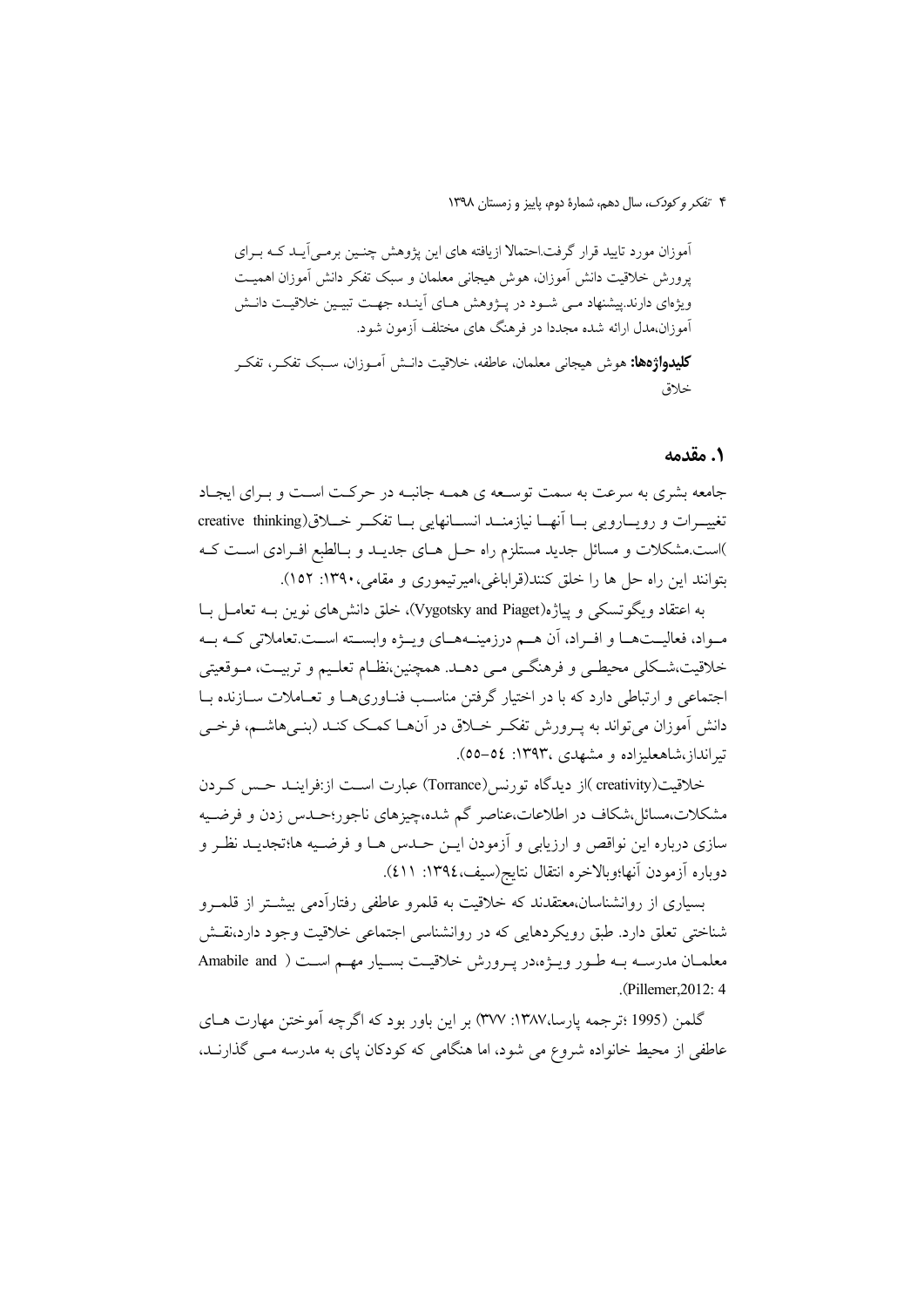معلم نیز نقش مهمی می تواند در پیشرفت همه جانبه آنها داشته باشد.می توان گفت ماهیـت آموختن در محیط های آموزشی ،اجتماعی و هیجانی است و موفق ترین آموزگــاران کســانی هستند که موفق ترین شاگردان را تربیت کنند و سهم بسزایی در پیشرفت آنها داشته باشند.

در برخی از پژوهشهایی که در زمینه خلاقیت دانش آموزان انجـام شــده اســت ،عوامــل متعددي را زمينه ساز بروز خلاقيت ذكر كرده اند. از جمله آنها مي تــوان بــه رفتــار معلــم در كلاس درس،علاقه دانش آمـوزان،روابط انســاني معلــم در كــلاس درس و محـيط آمـوزش اشاره کر د( Soh,2017:58; Sch,2017:58; Bereczki and Karpati,2018:25; 104)برخی دیگ از پژوهشها نیز مهمترین راهکارهـای پـرورش خلاقیـت را توجـه بــه جنبــه هــای عــاطفی آموزش،آموزش خود راهبری به دانش آموزان،تقویت خود ارزیابی دانــش آمــوزان و کـمــک به استقلال عمل دانش آموزان ذکر کرده انــد(فرج اللهي،موســوي و تــاجي،١٣٨٩: ٨٣-٨٤) و یــا در تبیــین خلاقیت،هیجانــات مثبــت و منفــی را مــوثر ذکــر کــرده اند(اســماعیلی و شــیخ|لاســـلامی،١٣٩٧: ٢٢٥). در همـــین راســتا،برخی پژوهشـــها دریافتنــد کــه هـــوش هيجاني(Emotional Intelligence )معلمان ارتباط معنادار با ييشرفت تحصـيلي دانــش أمــوزان داشته؛ ولی هوش عقلانی معلمان ارتباط معنادار با پیشرفت تحصیلی دانــش آمــوزان نداشــته است(سعیدی راد ،رباط جزی،جمشیدی مقدم،محمدی آریا و لچینانی ،۱۳۹۱: ۵۱).

بار-آن (Bar-On,2006:15) هوش هیجانی را دسته ای از مهارت ها،استعدادها و توانایی هایی غیر شـناختی(در پـنج بعـد درون فـردي،بين فردي،خلـق عمـومی، مقابلـه بـا فشـارو سازگاری) دانست که توانایی موفقیت فـرد را در مقابلـه بـا فشـارها و اقتضـائات محیطـی افزایش می دهد.

معلمی که به بعد احساسی فعالیتهای کلاسی و تامین نیازهای روانی دانش آموزان توجـه دارد،بیش از سایرین می تواند حالتی را در فراگیران ایجـاد نمایــد کــه پدیدآورنــده پــادگیری است و احتمال اینکه فراگیران با انگیزه کافی ،متمرکز و درگیر در روند یادگیری و خلاقیت شوند را افزایش می دهد،نگرش آنها را بــه پــادگیری مثبـت مــی ســازد و همچنــین آنهــا را انعطاف پذیر،آماده همکاری و بـروز خلاقیـت مـی نمایـد(مورتی بـویز،۲۰۰۵ ؛ترجمـه اَقـا محمــــديان و قناعـــت،١٣٨٩ :١٧: Orsini,Evans,Binnie,Ledezma and Fuentes,2016:15. ویژگیهای ذکر شده به سازه ی هوش هیجانی در معلمان مربوط می شـود. بـه عبـارتی مـی توان گفت که هوش هیجانی معلمان،همان بخش گمشده مولد یادگیری و تفکر و بـه دنبـال آن، خلاقیت دانش آموزان است.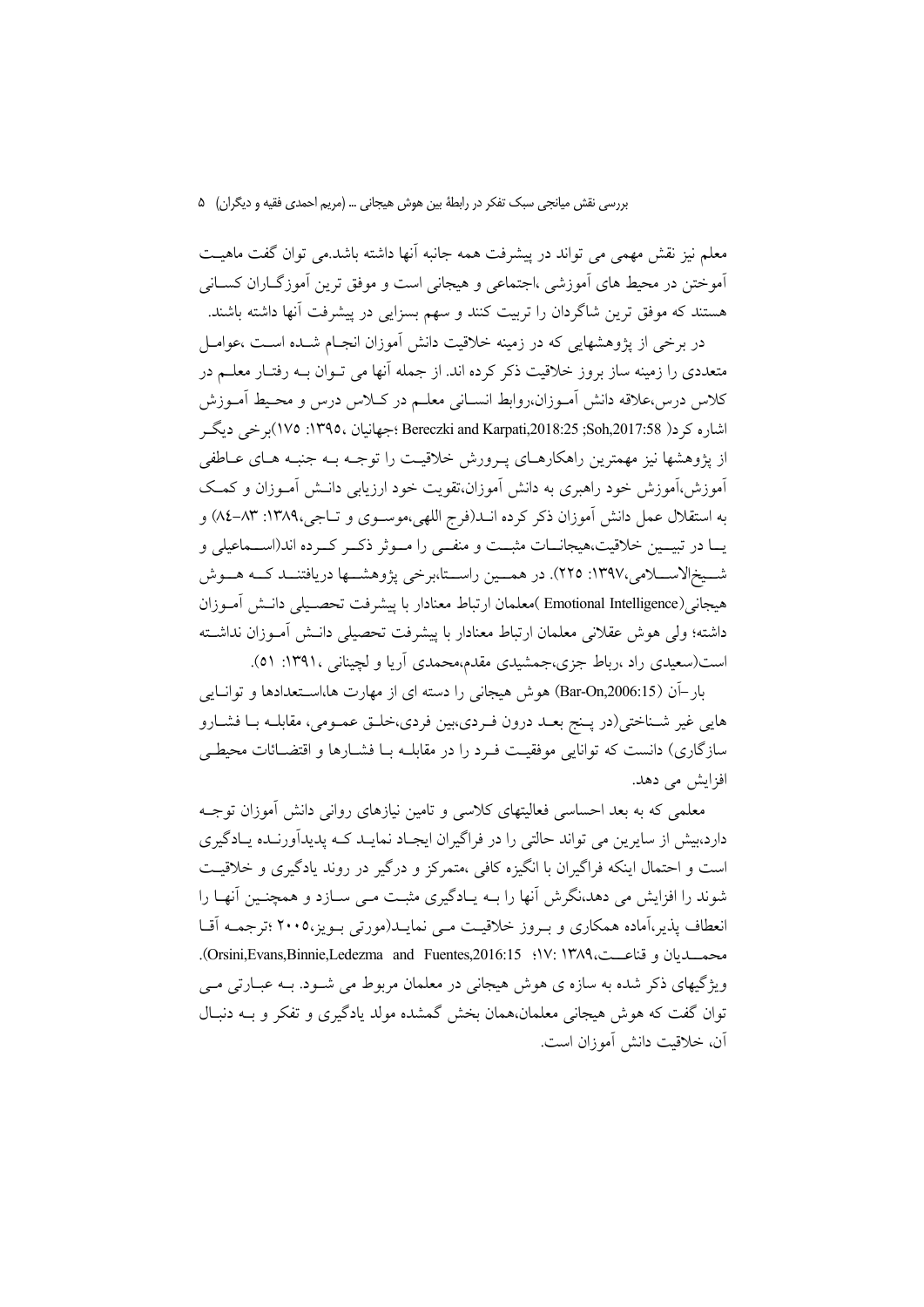اما ارتباط بین تفکر–که جنبه ای شناختی دارد–و هیجانهـا در برخــی از نظریــات مطـرح شده است.به عنوان نمونه ،از نظر پیاژه هیچ نوع رفتاری به طور خالص ،شناختی یـا هیجـانی نیست و در کلیه رفتارها هـر دو عنصـر شـناختی و هیجـانی وجـود دارند(محسـنی،۱۳۹۳: ٤٩٣). اهميت هيجانها بـه انـدازهاي اسـت كـه بـر طبـق شـواهدي از علـوم عصـبي، حتـي ادراک،تفکرویادگیری، به عنوان فرایندهای هیجانی مطرح می شوند( Pilarjimenez, Alarcon and Vicente-Yague,2019:29). از طرفی تفکر،تلویحات هیجانی نیز دارد و می توانـد تحـت تــاثير هــوش هيجــاني قــرار گيرد(پاياليــا ،الــدز و فلــدمن ،٢٠٠٤;ترجمــه عــرب قهســتاني و همکاران،١٣٩٥.١٣٩٥). بنابراين، تفكر خلاق كه بيشتر به نظر مي رسـد داراي ابعـاد شـناختي باشد، تحت تاثیر عوامل عاطفی و هیجانی نیز قرار می گیرد.

خلاقیت و تفکر ارتباط بسیار نزدیکی بـا یکـدیگر دارنـد. از نظـر ویگوتسـکی ،تعامـل اجتماعی شالوده اولیه برای فرایندهای تفکر را فراهم می کنـد(اَرمرد،٢٠١٤:ترجمـه سـجادی بافقی،١٣٩٤: ٤٢٩). از طرفي برخي از پژوهشها نشان داده اند كه يكي از عوامـل مهمـي كـه بسا خلاقيست ارتبساط دارد، سسبك هساي تفكسر اسست (Piaw,2014;ناطقيسان، ١٣٨٧ ؛ فاتحی،عبدخدایی،پورغلامی و اَذر افروز،۱۳۹۳؛ ترابی و سیف، ۱۳۹۱:احمدی فقیه ، ضــرغام حاجبي وحسيني،١٣٩٥).

برخي از نظريه ها مثل نظريه استرنبرگ(Sternberg,1997)، مفهوم سـبک تفکـر( thinking style) را معرفی کرده است که به معنای شیوه فکر کـردن و روش ترجیحـی تفکـر در افـراد است که بر خلاقیت تاثیر می گذارد و می تواند بـه عنـوان یـک واسـطه در بـروز خلاقیـت مطرح گردد.زیرا مسلما در شکل گیری و بروز خلاقیت،نوع تفکر فرد تاثیر دارد. سـبکهـای تفكر، مبتنى بر نظريه خود حكومتى ذهنى است. نظريه خود حكومتى ذهنـي، شـيوهـايى را که افراد در برخورد با مسأله و موقعیت یادگیری مثل مدرسـه یــا هــر جــای دیگــر، از آن@ــا استفاده کرده و بر شیوههای دیگر ترجیح میدهند، تبیین میکند. محتوای عمـده ایــن نظریــه عبارت است از اینکه: انسان آگاهانه میتوانـد تفکـر خـود را سـازماندهی کـرده و بـر خـود حکومت کند .

از جمله متغیرهای روانشناختی که در میانجی گری مغز تاثیر دارند،سبک تفکر است ک بـه طـور مســتقيم بـا طـرح و برنامــه ريــزي پيچيــده در مغــز ارتبــاط دارنــد.در ايــن زمينــه ،لوریا(Luria) به تبیین یردازش اطلاعات در مغز و دسته بندی ساختار و کارکردهـای مغـزی به شکل سیستمی –سلسله مراتبی یرداخت(قوامی و رحیمی موقر،١٣٩٤)؛که یکپارچه ســازی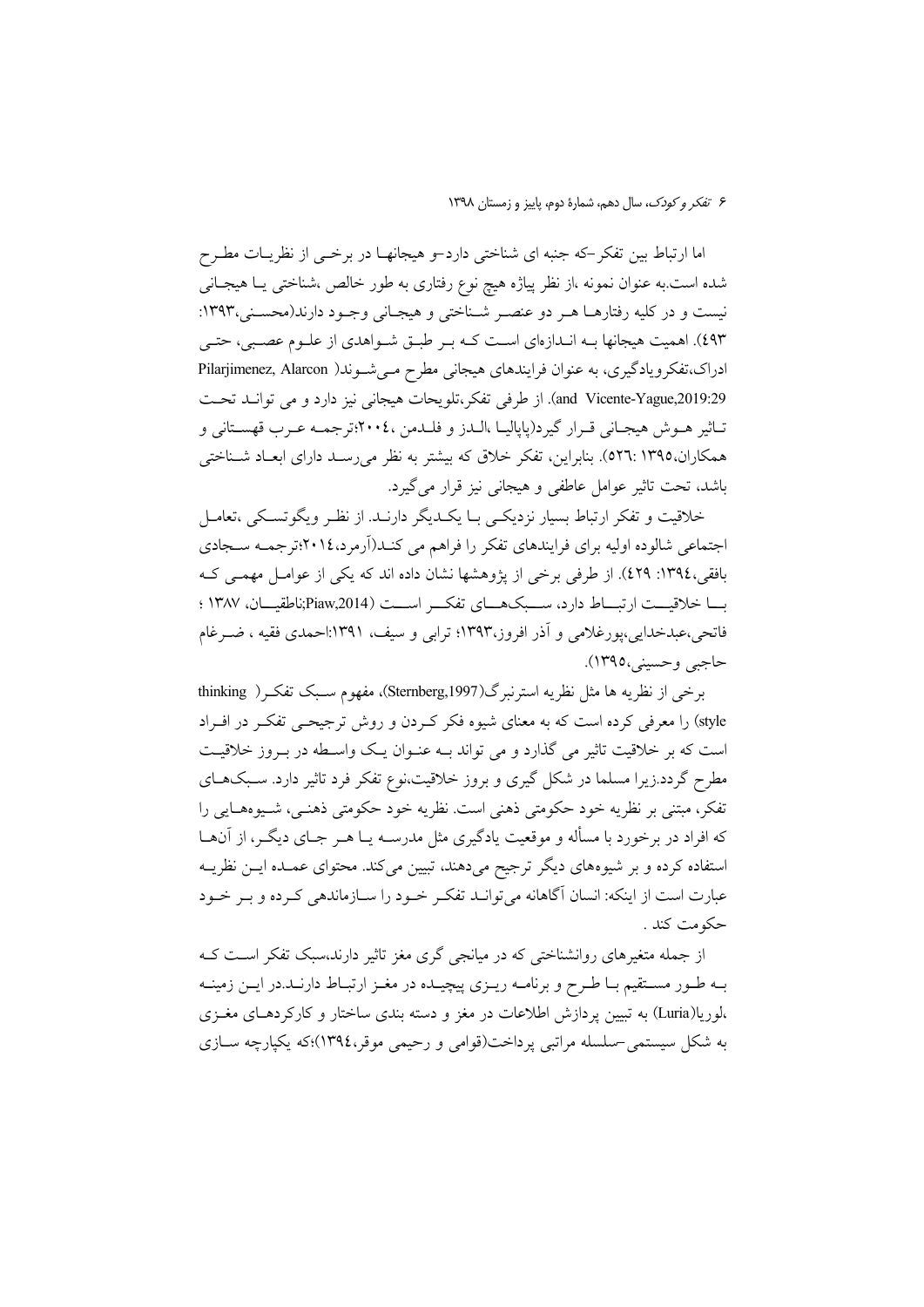این ساختارها،نقشی مهم در فهم چگونگی میانجی گری مغـز در رفتـار پیچیــده را ایفــا مــی کند(غیاثی،محمدزاده و سایه میری،۱۳۹۱: ۲۴:قمرانسی و صــمدی،۱۳۹٦: ٤١). توانــایی فکــر کردن درباره انواع راه حلها برای هر مساله با معیارهای خلاقیت ارتبـاط داشـته اسـت و در بحث هـاي حـل موفقيـت اَميـز مسـاله از اهميتـي ويــژه برخـوردار بــوده اســت(كارتلج و میلبرن؛ترجمه نظری نژاد،١٣٨٦: ٢٧٤).

از نظر برونر (Bruner) ، فرایند تفکر بسیار مهم است و بازده اصـلی رشــد شــناختی،تفکر است. هدف آموزش و پرورش باید ایجاد لذت در یادگیری و رساندن یادگیرنده به صـورت متفکری خود مختار و خود فرمان باشد. او همچنین از معلمان می خواهد کـه توانـایی حـل مساله را در دانش آموزان خود پرورش دهند و بدین منظـور از آنهـا مـی خواهــد تــا دانــش آموزان را در فعالیتهای اکتشافی(زمینه بروز خلاقیت) تشویق نمایند(سـیف،١٣٩٤: ١١٨)؛کـه این نظرات بسیار مرتبط با پرورش خلاقیت در دانش آموزان توسط معلمان اسـت.لذا برنامـه آموزشی معلمان از نظر برونر باید طوری باشد که یادگیرنــده را بــه فعالیــت فکــری وادارد و یکی از متغیرهای مهم در شکل گیــری ســبک تفکــر دانــش آموز،هــوش هیجــانی معلمــان آنهاست.

با توجه به توضیحاتی که در مورد متغیرهای پژوهش و ارتبـاط آنهـا بــا یکــدیگر مطـرح شد؛ و با نظر به اینکه،در جامعه ما پژوهشی که به بررسـی تـاثیر مسـتقیم و غیرمسـتقیم ایــن عوامل بیردازد،صورت نگرفته است ؛ لذا پژوهش حاضر در صدد است که مــدل جدیــدی را در زمینه خلاقیت بر اساس متغیرهای ذکر شده ارائه دهد و میزان خلاقیت دانـش آمــوزان را بر اساس هوش هیجانی معلمان با نقش میانجی سبک تفکردانش آموزان مورد بررســی قــرار دهد و به بررسی روابط مستقیم و غیرمستقیم بین متغیرها بیردازد.

### ٢. روش شناسي پژوهش

پژوهش حاضر برحسب نحـوه گـرداّوري داده هــا ،توصـيفي از نــوع معــادلات ســاختاري است.زيرا هدف أن ،أزمودن مـدل خاصـي از رابطـه بـين متغيرهـا اسـت . مـدل معـادلات ساختاری در این پژوهش با یک نمودار مسیر که معرف روابط نظری مورد بررسی است در شکل انشان داده شده است.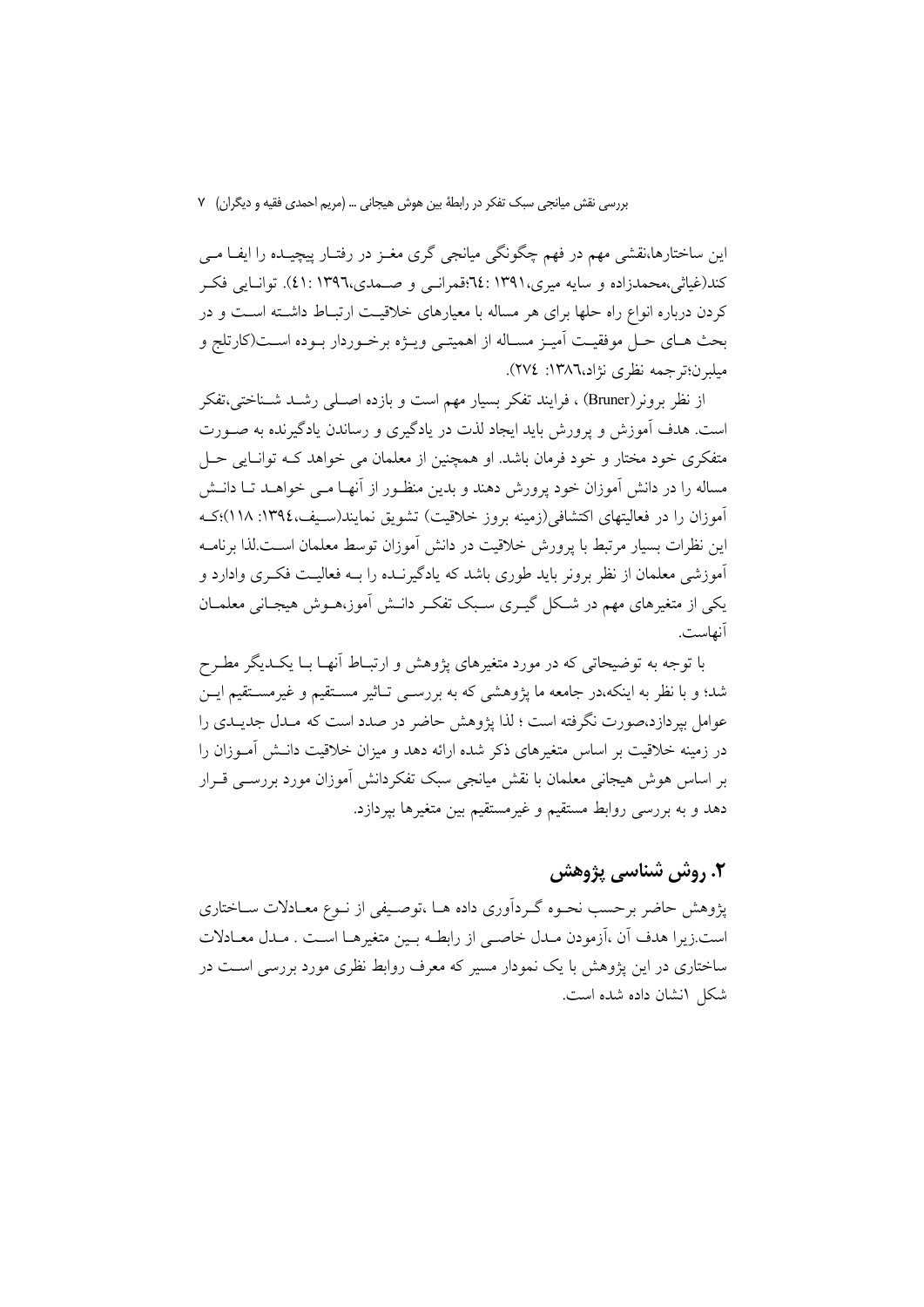

شکا ۱:مدل مفهومی یژوهش

به منظور محاسبه ضرایب همبستگی پیرسون و شـاخص هـای توصـیفی از نـرم افـزار spss25 وبرای تجزیه و تحلیل داده ها به منظـور بررسـی بـرازش مـدل و روابـط مســتقیم و غیر مستقیم متغیرها از نرم افزار Amos24 استفاده گردید.

## ۴. جامعه آماري،حجم نمونه و روش نمونه گيري

جامعه آماری یژوهش حاضر ،شامل کلیه دانش آموزان دختر پایه دهم و یازدهم شهر قسم در سال تحصیلی ۹۸–۹۷ و معلمان(هنر) و(انشای) آنها بودند که تعداد ٤١٥ دانش آمـوز و ۲۸ معلم(۱۲ معلم هنرو۱۲ معلم انشاء) از طریق روش نمونه گیری خوشـه ای چنـد مرحلـه ای تصادفي انتخاب شدند.لازم به ذكر است كه انتخاب معلمان (هنر ) و(انشا) با اسـتناد بــه ابعــاد تعریف هنری تورنس از خلاقیت اسـت.از جملــه دوبـاره نگــاه کـردن ،خوانــدن بــه سـبک خود،ایجاد روزنه برای دیدن،خط زدن خطاها و.....(سیف،١٣٩٤.١٣٩٤).همچنـین بـر اسـاس سه پارادایم اساسی که در آموزش و پـرورش جامعــه انســانی مطـرح مــی شــود کــه شــامل پارادايم هاي هنري،نويسندگي و اختراعـي اسـت (Glaveano,2018:26)؛ و نيـز برطبـق نظـر سالووی و مایر(Salovey and Mayer )که اولین جایگاه بروز هوش هیجـانی ،درس ادبیــات و انشاء است(Pilarjimenez, and etal,2019:29)؛لذا معلمان(هنر) و(انشا) انتخاب شده اند.

### ٤. ابزار پژوهش

# ۱.۴ مقیاس هوش هیجانی بار–آن

برای اندازهگیری هوش هیجانی معلمان، از مقیاس هوش هیجانی بار-آن استفاده شده است. این پرسشنامه دارای ۹۰ سوال است کـه نخسـتین پرسشـنامه فـرا فرهنگـی ارزیـابی هــوش هیجانی است. پاسخهای آزمون نیز بر روی یک مقیاس ٥ درجهای در ردیف لیکرت (کـاملا موافقم، موافقم، تا حدودی، مخالفم و کاملا مخـالفم) تنظـیم شــده اســت. پایــایی آزمــون از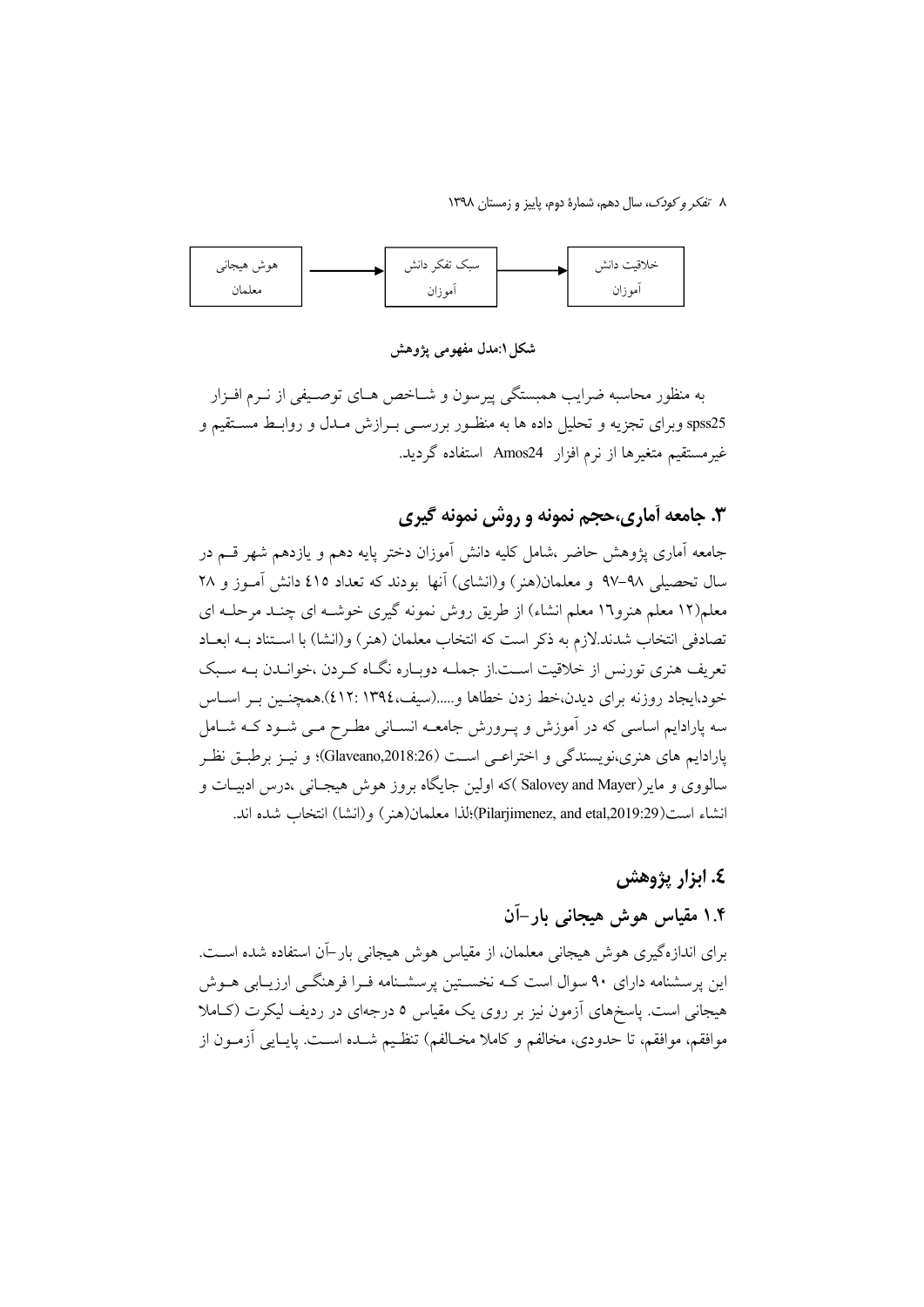طریــــــق محاســــــبه الفــــــای کرونبــــــاخ بــــــرای کـــــل اَزمــــــون ۰/۹۳ گـــــزارش گردید(سایت روان تجهیزسینا،۱۳۹٦). همچنین در پژوهش های سعیدی رادوهمکـاران (۱۳۹۱ :٥٦)و پیرخائفی و رفیعیان(١٣٩١ :٢٤) ضـریب الفـای کرونبــاخ، ٠/٩١ (در گـروه معلمــان) برآورد شد. پژوهشهای زیادی روی روایی سازه صورت گرفته و نتایج، روایـی ســازه ایــن مقیاس را با چند پرسشنامه نشان داد<mark>هاند ماننــد: پرسشــنامه افســردگی بـک ،پرسشــنامه کن</mark>ــار آمدن استرس و پرسشنامه هوش هیجانی میر(فتحی آشتیانی وداستانی،۱۳۹۵).

### ۲.۴ پرسشنامه خلاقیت تورنس

برای اندازهگیری خلاقیت دانش آموزان از پرسشنامه خلاقیت تورنس، استفاده گردیــد. ایــن پرسشنامه، شامل ٦٠ سوال است وهر كدام داراي سه گزينـه بـراي پاسـخ(دهـي اسـت. ايـن أزمون بر ویژگیهای تفکر واگرا مبتنی است که عبارتند از: سیالی، انعطاف پذیری، بسط یـا گسترش، ابتکار یا تازگی(سیف،١٣٩٤، ٤١٢). ضـریب الفـای کرونبــاخ کــل پرسشــنامه در يژوهش احمدي فقيه و همكاران( ١٣٩٥ :١٠)، ٨٥/ ميه دست آمـد. همچنـين در يـژوهش محمودیان و اسماعیلی شاد(١٣٩٤ :٨٧) دردانش آموزان دبیرسـتان، ضـریب آلفـای کرونبــاخ برای کل آزمون، ۰/۸۲ و برای مولفههبای سبالی ۰/٦۱، اینکبار ۰/۷۱، انعطیاف پیذیری ۰/٦۰ وبسط ۰/٥۲ به دست آمد. همچنین برای تعیین روایی از روش همسانی درونی استفاده شـد و ضریب همبستگی خرده آزمونهای سیالی، ابتکار، انعطاف پذیری و بسط بــا نمــره کــل بــه توتيب ٧٧٪. ٧٠٪. ١٥٩٪ و ٢٤٪. به دست آمدنــد. دريـــۋوهش ثابــت(١٣٩٤ :٧٧) ضــريب همبستگی بین خرده اَزمونهای خلاقیت تورنس و خلاقیت هیجانی اَوریـل، ١٧٤. محاسـبه شد که نشان دهنده روایی همزمان این آزمون است.

### ۳.۴ پرسشنامه سبکهای تفکر

این پرسشنامه، یک آزمون مداد و کاغذی است کـه شـامل ٦٥ سـؤال اسـت و بـه وسـیلهٔ استرنبرگ و واگنر(Sternberg and Wagner) سـاخته شـده وباتوجــه بــه فرهنـگ کشــورايران درپژوهشهای پیشین ترجمه شـده است(برخوردارپوروسـرمد،۱۳۷۸ :۱۳۷۹) کـه در آن پاسـخ هر سؤال بر روی یک مقیاس ٥ درجه ای مشخص می شـود. ایــن پرسشـنامه بـا اسـتفاده از مقیاس لیکرت با نمرههای (۱، ۲، ۳، ٤ و ٥) برای هر گزینه نمره گذاری شد. که ایــن گزینــه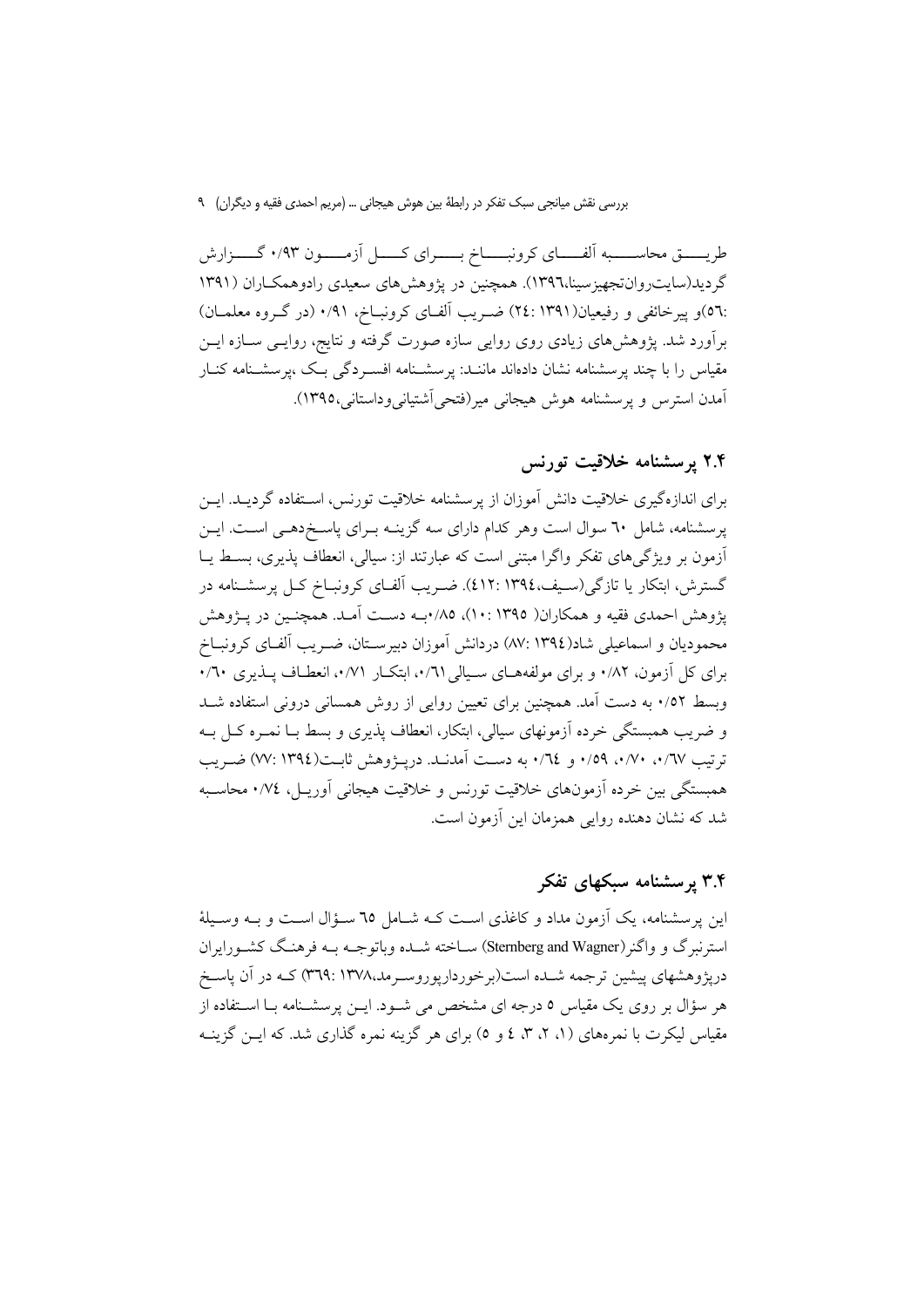ها به ترتيب شامل كاملاً مخالف (نمرة ١)، مخالف (نمرة ٢)، متوسط (نمرة ٣)، موافق (نمـرة ٤) و کاملاً موافق (نمبرۂ ٥) مبی باشـند. زانـگ (Zhang,2002)روایـبی درونـبی پرسشـنامهٔ سبکهای تفکر را از طریق تحلیل عــاملی مؤلفــه هــای اصــلی وبــا اســتفاده از چــرخش اوبلیمین مطالعه کرد. چهـار رگـه، ۷۳درصـد از واریـانس داده هـا را تبیـین کردنـد. ). استرنبرگ و گریگورنکو (Sternberg and Grigorenko) نیز بـا انجـام تحلیـل عوامـل بـا چرخش واریماکس بر روی مواد پرسشنامه، یک ساختار ۹ عاملی را گزارش کردند ک ۱۱ سبک از ۱۳ سبک تفکر معرفی شده را می سنجد و ۹۸ درصد تغییرات کل را تبیـین می کند. پایایی پرسشنامه در پژوهشهای متعدد و در گروههای مختلف، انـدازه گیــری شــده است. به عنوان نمونه در گروه راهنمـایی ۰/٦۲ و در گـروه دبیرسـتان ۰/٦۱ گـزارش شـده است(برخوردارپور و سرمد،۱۳۷۸ :۱۳۷۹ .هر پـژوهش احمـدي فقيـه و همكـاران(۱۳۹۵) ضرایب الفای کرونبـاخ بـرای سـبکهای تفکـر قـانونی، اجرایـی، قضـایی، کلـی، جزئـی، آزاداندیش و محافظه کار و کل پرسشنامه بـه ترتیب ۱/۳، ۰/۷۸، ۰/۷۱، ۰/۲۰، ۸۵/۰، ۱/۸۱ ،٧٩، و ٧٤، به دست آمدند. همچنین در یژوهش عیسی زادگان،میکائیلی منیع، جنـاآبــادی و قلمی نژاد (۹۲°۹۱) شریب آلفای کرونباخ بـرای کـل پرسشـنامه در دانـش آمـوزان دبیرستان،۸٦٪ به دست آمد.لازم به ذکر است که در پژوهش حاضر به دلیـل اهمیـت بیشـتر کارکردهای سبک تفکر –کـه شـامل سـبکهای قانونی(خلاقانـه)، اجرایـی وقضـایی اسـت-و ارتباط نزدیکتری با خلاقیت دارد؛نمره کارکرد سبک تفکر از پرسشـنامه اسـتخراج شـده و مورد تحليل قرار گرفته است.

#### ٥. يافته ها

برای بررسی و توصیف داده های به دست آمـده از نمونـه مـورد مطالعـه،از شــاخص هـای مرکزی و پراکندگی استفاده شد تا از چگونگی نمرات بـه دسـت آمـده از متغیرهـای مـورد مطالعه اطلاعات لازم را كسب نمود.همچنين جهت بررسي رابطـه بـين متغيرهـا از ضـريب همبستگی پیرسون استفاده شد.نتایج در جدول ۱ ارائه شده است.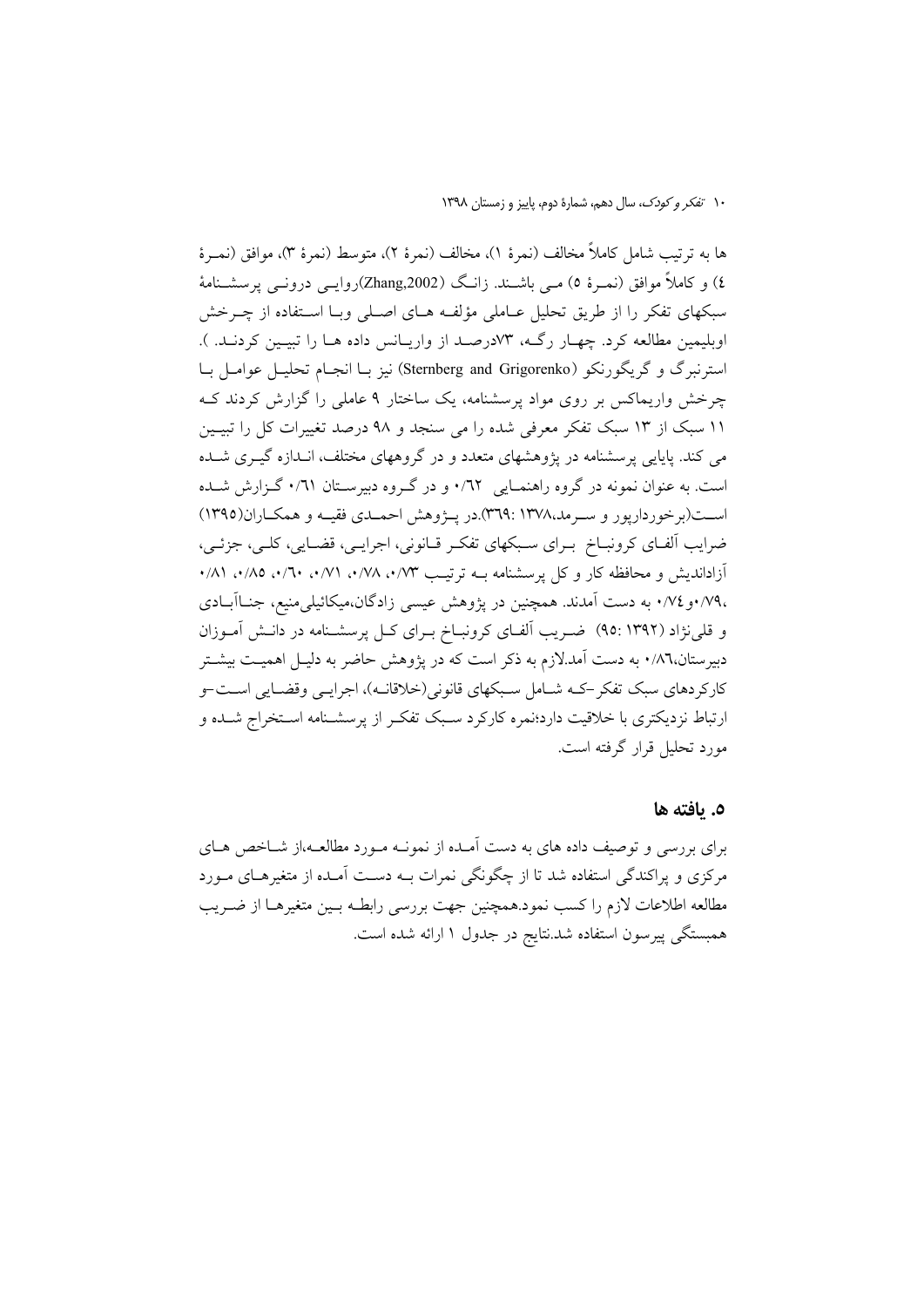| سبک تفکر                 | هوش هيجاني                  | انحراف استاندارد                   | ميانگين      | متغير      |
|--------------------------|-----------------------------|------------------------------------|--------------|------------|
|                          |                             | $\Upsilon\Upsilon/\Upsilon$        | $T1/\lambda$ | ہوش ہیجانی |
|                          | $***$<br>$\cdot/\gamma$     | $\Lambda/\mathfrak{0}\mathfrak{0}$ | $OY/\Lambda$ | سبک تفکر   |
| $***$<br>$\cdot$ /27 $V$ | $\cdot$ / $\cdot$ $\land$ 9 | ۱۳/٦۷                              | $V0/\cdot 2$ | خلاقيت     |

جدول ۱. شاخص های توصیفی متغیرهای یژوهش(115=n)

\*\*.  $P < 0.01$  \*.  $P < 0.05$ 

مندرجات جدول ۱ نشان می دهد که میانگین هـوش هیجـانی معلمـان درسـطح بـالایی قـرار دارد و نمـره ميـانگين خلاقيـت دانـش آموزان،درسـطح متوسـط قـرار دارد.ميـانگين کارکردهای سبک تفکر دانش آموزان نیزدر سطح بالایی قـرار دارد.روابـط بـین متغیرهــا نیــز حاکی از ارتباط مثبت و معنادار متغیرهای هوش هیجانی با سبک تفکر و خلاقیت بـا سـبک تفكر است اما هوش هيجاني با خلاقيت ارتباط معنادار ندارد.

همچنین جدول ۲ شاخص های برازندگی مدل را نشان می دهد.

| مقدار گزارش شده         | حد مطلوب     | شاخص                                       |
|-------------------------|--------------|--------------------------------------------|
| .499                    | ۰/۹ر بالاتر  | شاخص نیکویی برازشGFI                       |
| .499                    | ۰/۹ و بالاتر | شاخص هنجارشده برازندگی NFI                 |
|                         | ۰/۹ر بالاتر  | شاخص برازندگی فزایندهIFI                   |
|                         | ۰/۹ و بالاتر | شاخص برازندگی تطبیقیCFI                    |
| $\cdot/\cdot\cdot\cdot$ | ۰/۰۸ و کمتر  | RMSEAریشه دوم برآورد واریانس<br>خطاى تقريب |
| $\cdot$ /٤٣٨            | كمتر از٣     | کای دو بر درجه آزادیX2/DF                  |
| .499                    | ۰/۹ و بالاتر | شاخص برازندگی تعدیل یافته AGFI             |

جدول ۲شاخص های برازندگی مدل

یافته های جدول ۲ نشان می دهد که شاخص های برازش مدل، همگی در حد مطلـوب قرار دارند.از جمله شاخص نیکویی برازش در حد مطلوب و نزدیک به عدد یـک قــرار دارد و لذا می توان بیان کرد که مدل اندازه گیری شـده بـا مـدل نظـری بـرازش مطلـوب دارد.از سویی شاخص برازندگی تطبیقی به عدد یک نزدیک است.بنابراین می توان نتیجه گرفت ک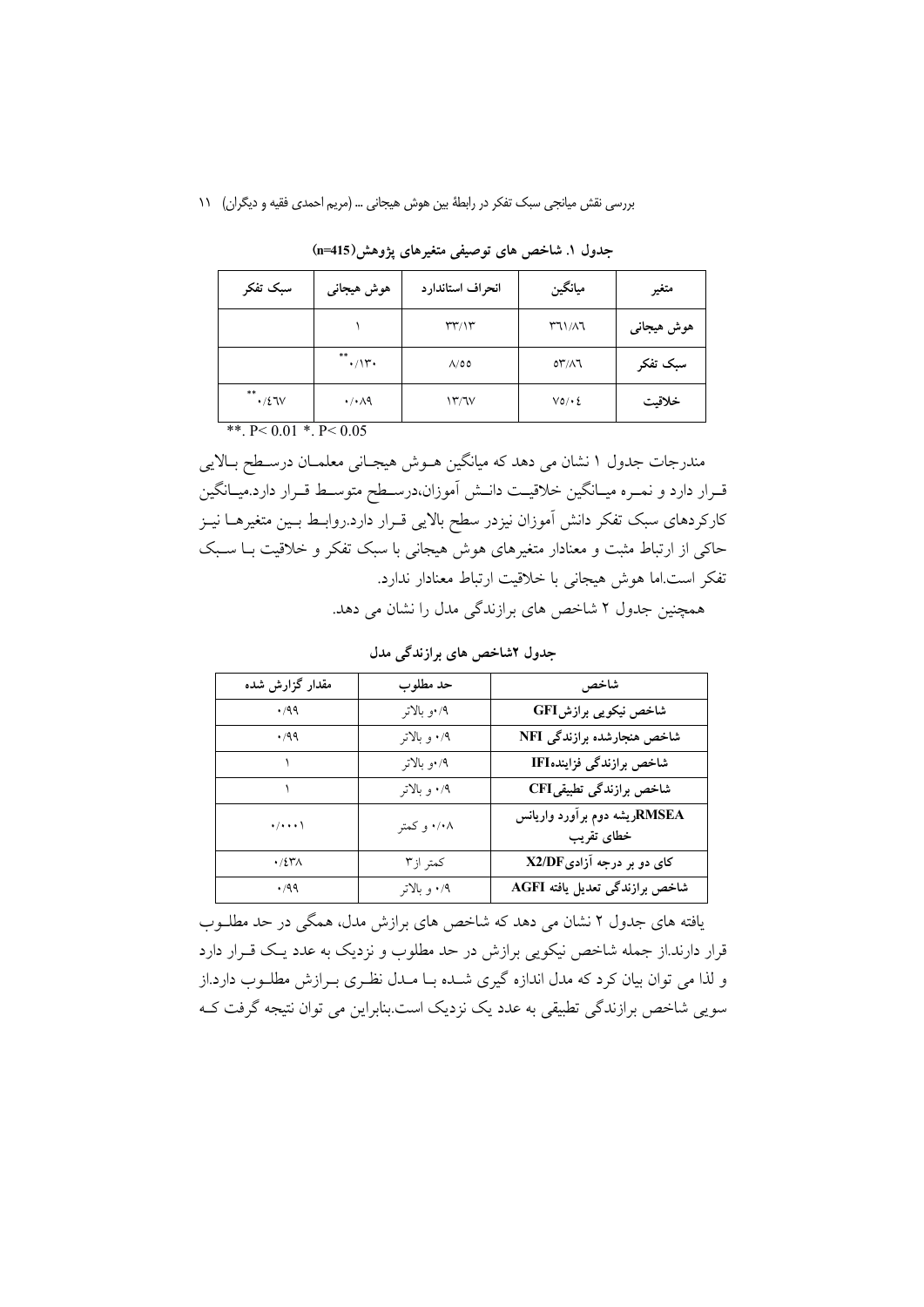مدل اندازه گیری شده نسبت به مدل های رقیب از برازش مطلوبی برخوردار است.از طرفی نسبت کای دو بر درجه آزادی،کمتر از ۳ و در حد مطلوب قرار دارد. نتايج بررسي روابط مستقيم متغيرها در جدول ٣ ارائه شده است.

| سطح معناداري             | ضرایب استاندارد شده | ضرايب استاندارد<br>نشده     | مسير متغيرها           |
|--------------------------|---------------------|-----------------------------|------------------------|
| $\cdot/\cdot\cdot\wedge$ | $\cdot$             | $\cdot$ / $\cdot$ $\cdot$ 2 | ہوش ہیجانی کے سبک تفکر |
| $\cdot/\cdot\cdot$       | $\cdot$ /27 $V$     | $\cdot$ NEV                 |                        |

جدول۳ضرایب مسیر (اثرات مستقیم متغیرهای پژوهش)

همانطور که در جدول ۳ مشاهده می شود روابط مستقیم بین متغیرها با توجه بــه ســطح معناداری کمتر از ۰/۰۱معنادار است.

رابطه غیر مستقیم متغیرها نیز در مدل مورد بررسی قـرار گرفت.جهـت بـرآورد و تعیـین معناداری مسیرغیرمستقیم از روش بوت استراپ استفاده شد.یافته ها در جدول ٤ ارائــه شــده است.

جدول ۴ ضرایب مسیر غیر مستقیم متغیرها

| سطح معنادارى        | ضريب استاندارد<br>شده | مسير                            |
|---------------------|-----------------------|---------------------------------|
| $\cdot$ / $\cdot$ ) |                       | ہوش ہیجانیے سبک تفکر<br>ڪخلاقيت |

همانطور که در جدول ٤ مشاهده می شود نقش واسطه ای سـبک تفکـر(در رابطــه بــین هوش هیجانی با خلاقیت)به دلیل سطح معناداری کمتر از ۰/۱٫معنادار است. مـدل آزمـون شده با ضرایب استاندارد در شکل ۲ ارائه شده است.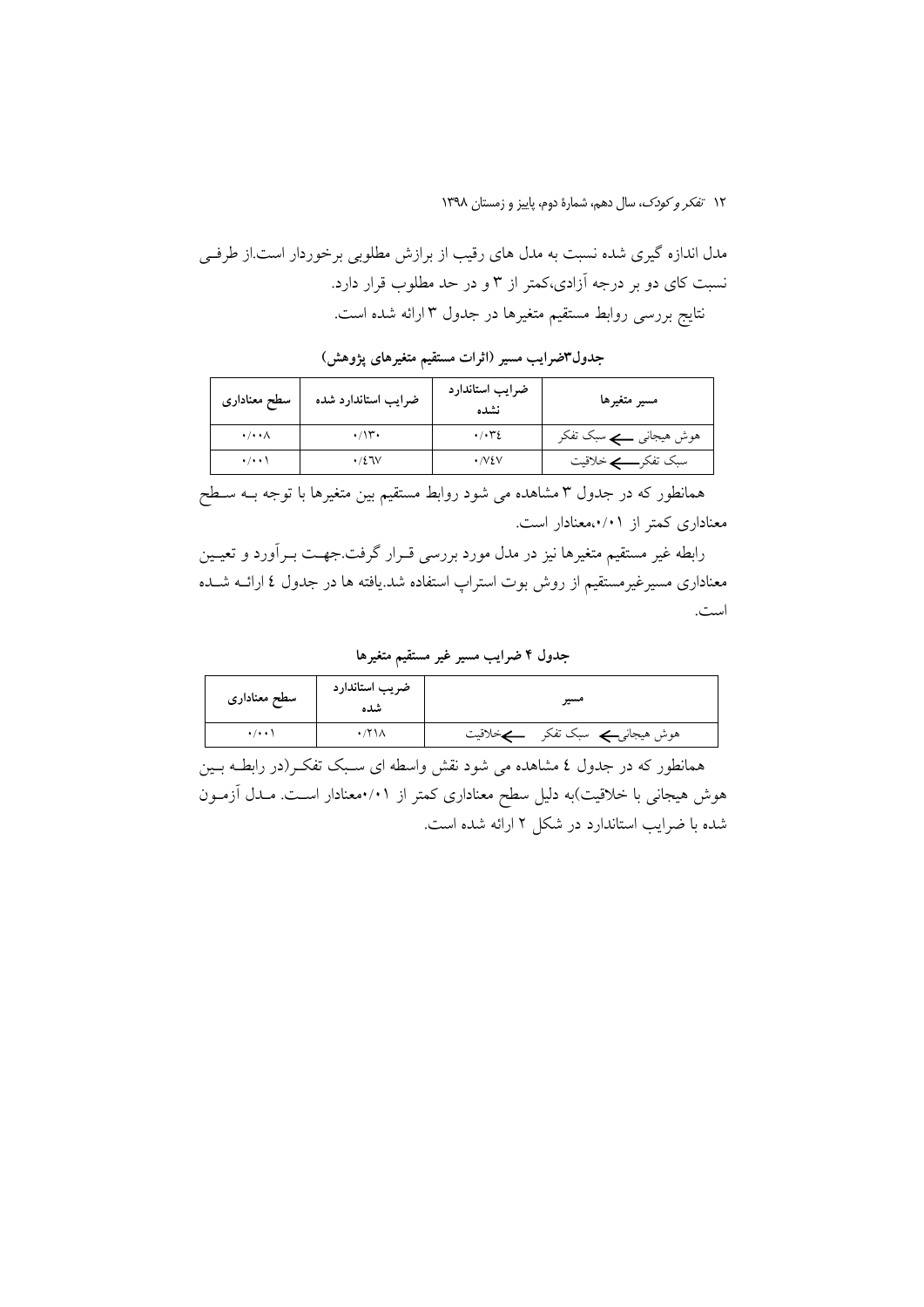شکل ۲مدل آزمون شده با ضرایب استاندارد

### ٦. بحث و نتيجه گيري

هدف اصلي از اين يژوهش،بررسي بـرازش مـدل رابطـه هـوش هيجـاني معلمـان و ميـزان خلاقیت دانش آموزان با میانجبگری سبک تفکر در دانش آموزان بود.برای آزمیون بیرازش مدل نظری پژوهش با تاکید بر هفت شاخص نیک ویی بـرازش مـی تـوان بــه بـرازش مــدل تدوین شده از یکسو و داده های تجربی از سوی دیگر تاکید داشت .بنابراین انطباق مطلبویی بین مدل به تصویر درآمده و یا مدل ساختاری شده با داده های تجربی فراهم گردیـده اسـت و با تاکید بر معادلات ساختاری ،الگویی مناسب در زمینه رابطـه بـین متغیرهـای بـرون زا و درون زا طراحی گردیده و برازش مطلوب، معرف الگویابی معادلات ساختاری اسـت. یافتـه های پژوهش نشان داد که مدل ارائه شـده از بـرازش مطلـوبی برخـوردار اسـت.به عبــارتی هوش هیجانی معلمان به عنوان متغیربرون زا بر سـبک تفکرکـه متغیــر میــانجی اســت تــاثیر گذاشته و نهایتا بر خلاقیت دانش آموزان که متغیری درون زا است تاثیر گذار است .در ایــن راستا، افزایش و بهبود سه مولفه مورد بحث در ایــن پــژوهش مــی توانــد راهگشــای رفــع بسیاری از مشکلات موجود در نظام آموزشی کشور(در حوزه خلاقیت) مخصوصـا در دوره متوسطه گردد.

هرچند که مدل ارائه شده در پژوهشهای پیشین یافت نشده است،اما با یافته هـای برخــی یژوهشها هماهنگی دارد. به عنوان مثال جهانیان(۱۳۹۵ :۱۷۵) عواملی را بر پرورش خلاقیت دانش آموزان موثر یافت: از جمله رفتار و روابط انسانی معلم در کلاس درس که مـرتبط بـا هوش هيجاني است.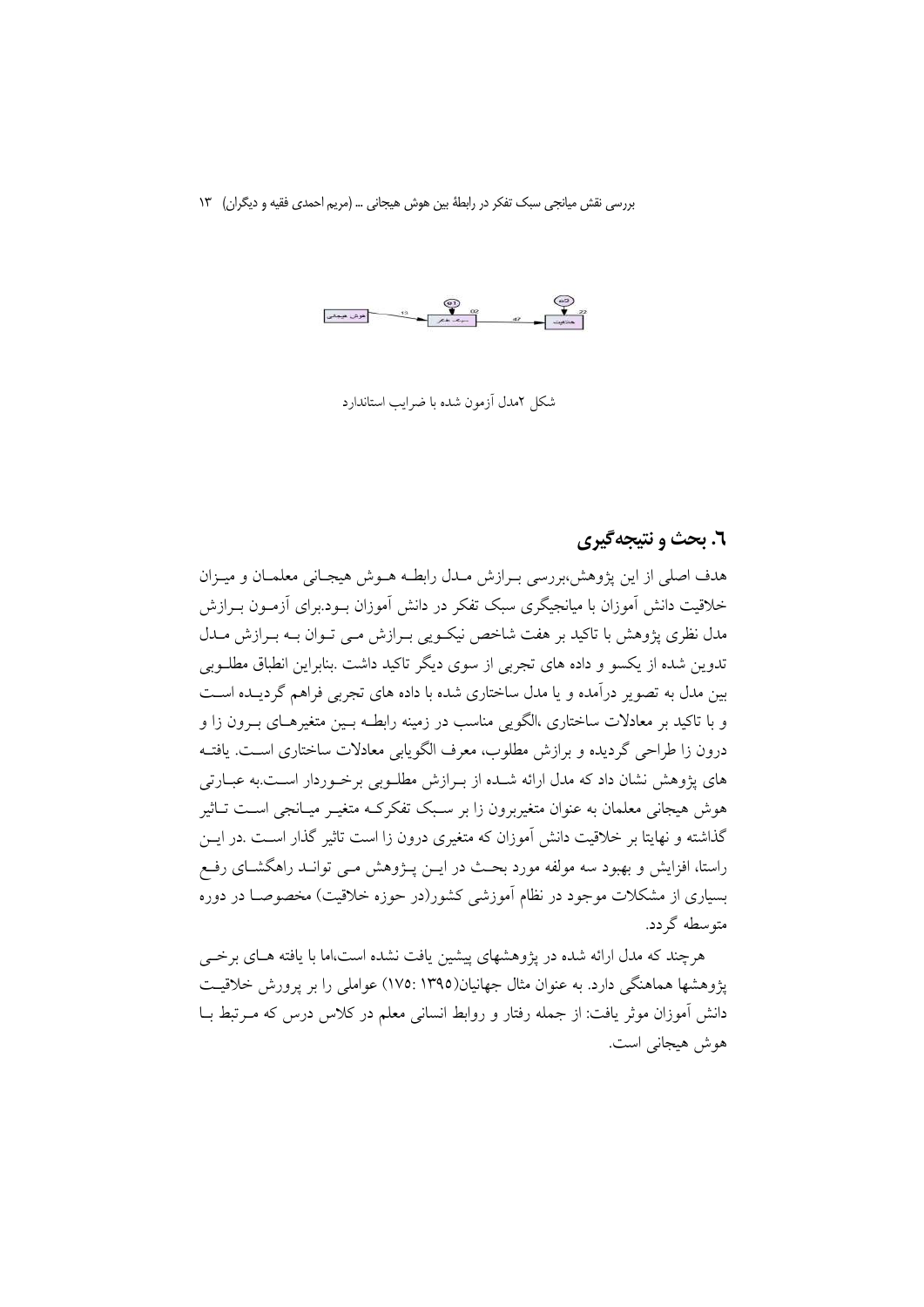همچنین بانتایج پژوهشهای برند،هنـدی و هاریسـون(Brand,Hendy and Harrison,2015) که تاثیر برخی عاملهای هوش هیجانی معلمان (مثل خوداًگاهی)را بر خلاقیت دانش آمـوزان بررسی کردند و نیز با یافته های سورا،بالرکا،هامل و اَریتزتا ( Soroa,Balluerka,Hommel and Aritzeta,2015) كه ارتباط مثبت بين شناخت و هيجان بـا خلاقيـت دانـش أمـوزان را مـورد بررسی قرار دادند مشابه است و این مطابق با نظریات روانشناسانی مثل پیـاژه و ویگوتسـکی است. از نظر پیاژه هیچ نوع رفتاری به طور خالص،شناختی یـا عــاطفی نیســت.زیرا در کلیــه سطوح فعالیت ها و کنش هـای شناختی،عناصـر عــاطفی حضــور دارنــد و از ســوی دیگــر نیز،هیچ رفتار عاطفی عاری از عنصر شناختی نیست. در نظریه ویگوتسکی نیز بحـث تعامــل مطـرح مـي شـود و عناصـر عــاطفي ، هيجــاني و اجتمــاعي از عناصــر مهــم ايــن تعامــل است(محسنی،۶۹۳،£۹۳).

یافته های پژوهشهای دیگری نیز موید این نظریات است. از جمله در تایید نظریــه پیــاژه، پژوهش هانتر(Hunter,2014:45)با تاکید بر مهارت همدلی معلمان(از اجزاء هــوش هیجــانی) و يژوهش هلكر و وسنيتزا(Helker and Wosnitza,2016:34) در مورد بعد مسئوليت يــذيرى معلمان-که یکی از اجزا مهارت بین فردی هوش هیجانی است-دریافتند که ایــن عوامــل در آموزش و خلاقیت دانش آموزان تاثیر دارند .طراحـی محـیط یـادگیری نیـز متـاثر از هــوش هيجاني است چنانكه يافته يژوهش بلاسكوا(Blaskova,2014:415) تقويت بـالقوه خلاقيـت دانش آموزان را نتیجه خلق محیطهای مناسب پـادگیری یافتـه اسـت کـه متـاثر از همــدلی و مهارتهاي بين فردي(از اجزاء هوش هيجاني) است يافته هاي پژوهش حاضردر تاييـد نظريــه و بگوتسکی نیزبا یافته یژوهش زرفا و همکاران(Zarfa and etal,2019:15)–ک تعامل هـوش هیجانی و حمایت اجتماعی در نمونه دانش آمـوزان منجـر بــه رشــد و بهزیســتی مناســب و رضايت از زندگي نوجوانان در تمام ابعاد (از جمله خلاقيت) مي شود-همسو است.همچنين بسا يافتـــه يســـرْوهش نئوبــــاير، يرايبــــل، والنــــر و هــــوفر( Neubauer,Pribil,Wallner and Hofer,2018:1)كه رابطـه هــوش شــناختى،هوش هيجـاني و خلاقيــت را در دانـش أمــوزان بررسی کردند و رابطه مثبت بین خلاقیت و مهارت بین فـردی(از اجـزاء هــوش هیجــانی و دارای بعد اجتماعی)را دریافتند مشابه است.

به طور کلی یافتههای پژوهش حاضر با پژوهشهایی کـه بـر عوامـل هیجـانی و عــاطفی آمــوزش (بـــه طـــور ويــــژه معلــــم) در يــــرورش خلاقيـــت و ييشــــرفت تحصـــيلي دانسش آموزانتاكيدداشت انسلا Stillman, Stillman,Martinez,Freedman,Jensen and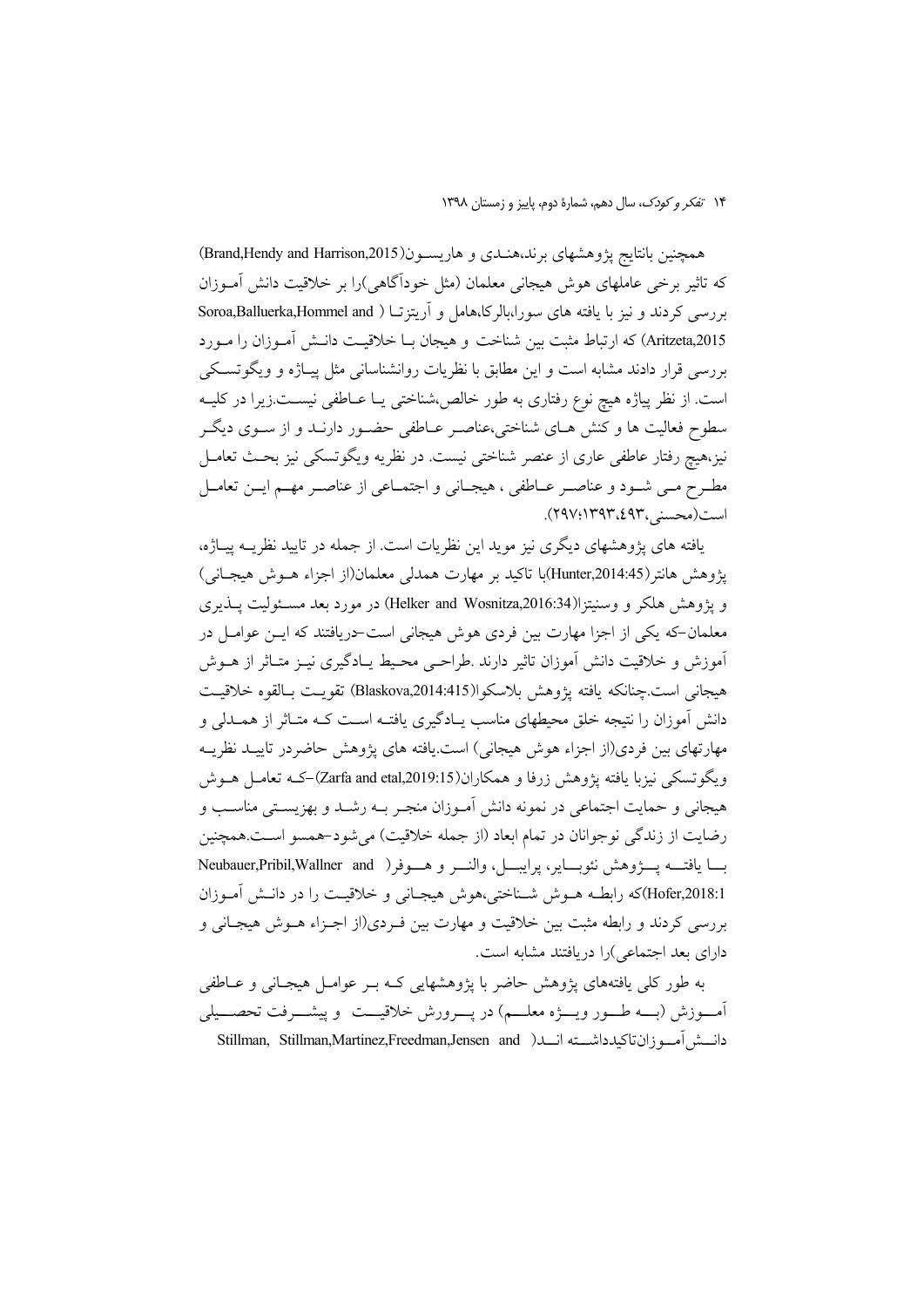Leet,2018;Bereczki and Karpati,2018؛قسرجاللهسی و همکساران،۱۳۸۹؛ سسعیدی راد و همکاران،۱۳۹۱وجهانیان،۱۳۹۵)همسو است .علاوه بر ایــن، یافتــه هــای پــژوهش حاضــر از نظريات ديگري مثل نظريات بار–آن(Bar-on,2006)وگلمن(١٩٩٥)در مورد هــوش هيجــانـي و کارکر دهای آن در زندگی فردی و اجتماعی انسان(از جمله خلاقیت و تفکر)حمایت می كنند.

معناداری مسیر هوش هیجانی بر سبک تفکر(و نقش میانجی سبک تفکر) نیز قابل تبیـین است زیرا هیجانات مثبت از طریق بهبود شیوه های تفکر،طیف وسیعی از انتخابهـای ممکــن که یک فرد می توانید پیش رو داشته باشید را ایجاد می کنید( Fredrickson and اسماعیلی و شیخ الاسلامی،۱۳۹۷: ۲۱۱)و حتی برخــی پژوهشــها نیــز :Branigan, 2005 پیشنهاد دادند که بهتر است هیجانات مثبت و سبک تفکرو خلاقیت در مدارس بـرای دانــش آموزان تركيب شود(Salavera,Chaverri,Usan,Gracia,Aure and Delpueyo,2017). ضمنا يافتــه پژوهش عیسی زادگان و همکاران(۱۳۹۲: ۸۷) نیز حاکی از آن است که تعامل بین سـبکهای تفکر و هیجان،یک عامل مهم برای تفاوتهای فـردی دانــش آمـوزان در پیامــدهای پــادگیری است-که یکی از پیامدهای آن ،خلاقیت است- و یافته یژوهش حاضر را تایید می کنند.

معنــاداري مســـير ســبک تفکــر بــر خلاقيت،بــا نتــايج پـــژوهش احمـــدي فقيـــه و همکاران(١٣٩٥)حر مورد ارتباط همخواني/ناهمخواني سبکهاي تفکر استادحانشجو و ابعـاد خلاقیت دانشجویان و ارتبـاط معنـادار کارکردهـای سـبکهای تفکـر بـر ابعـاد خلاقیـت- و نیزفاتحی و همکاران(۱۳۹۳)–که میزان خلاقیت در دانش آموزان را براساس سـبکهای تفکـر آنان پیش بینی کردند–وترابی و سیف(۱۳۹۱)–که به نقش موثر سبک تفکر قضایی در پـیش بینمی ابعـاد خلاقیـت دانشـجویان دسـت یافتنـد-و نیـز بـا پـژوهش ارکیـک ،گوویـک و تكيك(Orcik,Vrgovic and Tekic,2014) كه البته ارتباط انواع سبكهاى تفكررا بر توليـد انــواع پروژه هـاي توسـعه اي(مـرتبط بــا خلاقيــت) بررســي كردنــد و سـبک تفكــر قــانون گذارانه(خلاقانه) را به طور ویژه بـر تولیـد انـواع پـروژه مـوثر یافتند،همسـو اسـت.پژوهش پیاو(Piaw,2014)نیز که اثرات جنسیت و سبک تفکر را بر توانایی تفکر خلاق دانش آمـوزان مورد بررسی قرار داد؛ سبک تفکر را به طور کلی پیش بینی کننــده مناســبی در تفکــر خــلاق دريافت اين يافته ها به عبارتي تاييدي بر نظريه اســترنبرگ(Sternberg,1997) مبنــي بــر تــاثير سبک تفکر بر خلاقیت است.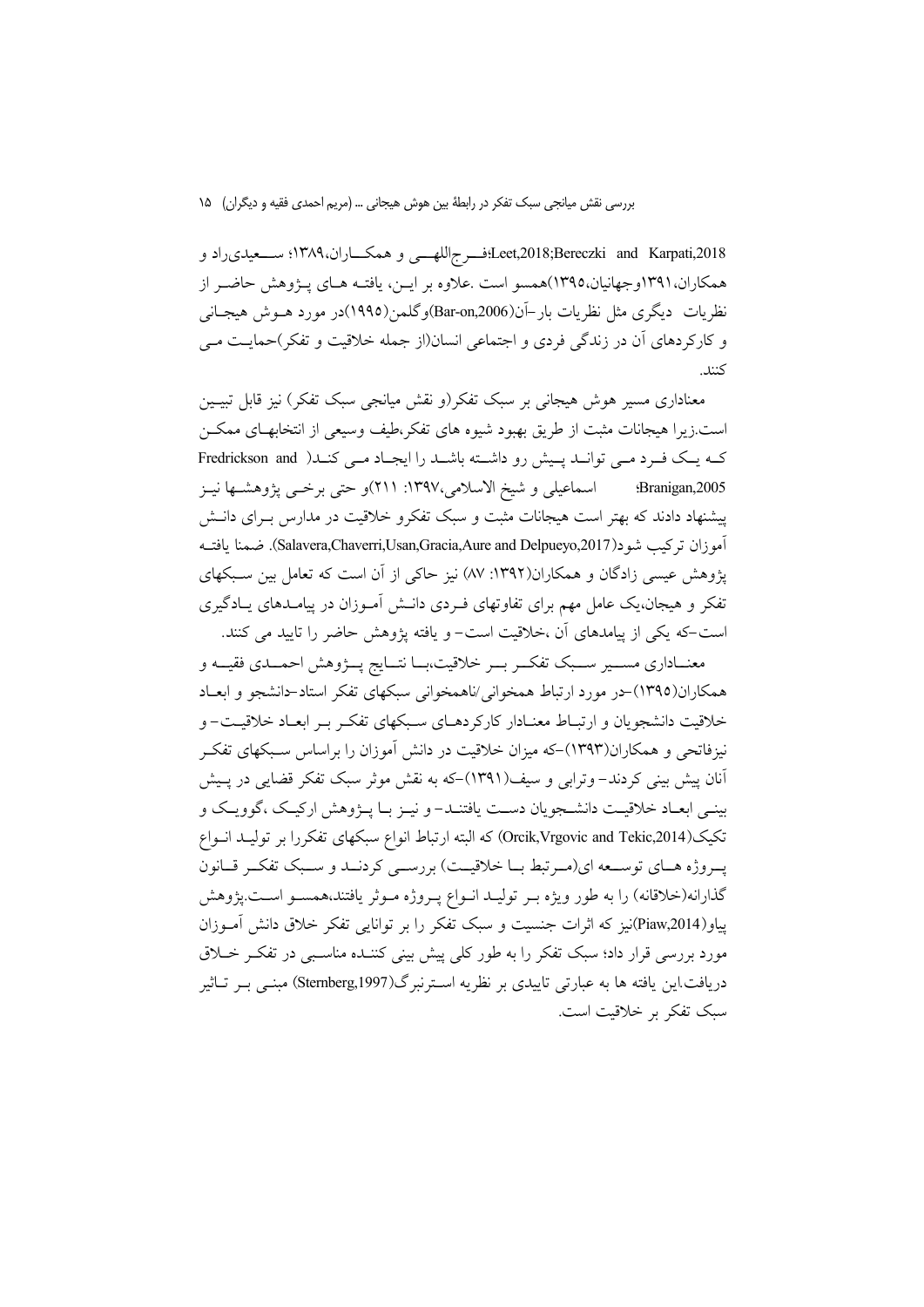أنچه از مقایسه پژوهش حاضر با پژوهشهای دیگر به دست می آید ،آن است که هرچنــد همخوانی با یافته های یژوهشهای مشابه وجود دارد؛اما وجه امتیازاین پـژوهش ،ارائــه مــدلی است که در هیچ کدام از پژوهشهای پیشین وجود نداشته اسـت و معنـاداری نقـش میـانجی سبک تفکر،جایگاه مهم این متغیر را در بروز خلاقیت دانــش آمــوزان در ارتبــاط بــا هــوش هیجانی معلمان نشان می دهد.

همچنين از آنجاييكه طبق برخبي نظرهــا از جملــه نظريــه گلمن،ارتبــاط بــين هيجــان و شناخت و تعامل اجتمـاعی بـه تفکـر يـس صـوري شـباهت دارد( Galupo,Gartwright and Savage,2010:209) و معلم در ايجاد اين ارتباط با توجه بـه هـوش هيجـاني اش مـي توانـد موثر باشد؛لذا یکی ازیافته های کاربردی و ویژه پژوهش-که می تواند به عنوان یک پیشـنهاد یژوهشی در یژوهشهای آینده بیشتر دنبال گردد– کمک به شکل گیــری زمینــه هــای تفکــر یس صوری در دانش آموزان و پرورش آن است.

در پایان، یافتههــای پـــزوهش حاضــر، مطــابق بــا یافتــههــای برخـــی پژوهشــهای دیگــر (Kurtkraiger,2019;Pilarjimenez and etal,2019;Wang,2019) از این امر حمایت مے کنندک برای پرورش ابعاد خلاقیت دانش آموزان، پرورش هوش هیجانی معلمـان اهمیـت ویــژهای دارند.بنابراین برگزاری دوره های ضمن خدمت معلمان با موضوع هوش هیجـانی ضــروری به نظر می رسد. همچنین پیشنهاد می شود در پژوهش هـای اَینـده جهـت تبیـین خلاقیـت دانش آموزان،مدل ارائه شده مجددا در فرهنگ های مختلف آزمون شود.

#### كتابنامه

احمدي فقيه،مريم؛ضرغام حاجبي،مجيد و حسيني،اكرم السادات.(١٣٩٥). رابطـه همخـواني /نـاهمخواني سبک تفکراستاد–دانشجو بــا ابعــاد خلاقیــت دانشجو یان.فصــلنامه علمــی –یژوهشــی یژوهشــنامه تربيتي،س ١٢،ش ٤٩: ١-٢٤. اسماعيلي،سـميه و شـيخالاسلامي،راضـيه.(١٣٩٧).تبيـين علـي خلاقيـت:نقش سـبک هـاي دلبسـتگي و هیجانات مثبت و منفی فصلنامه ابتکار و خلاقیت در علوم انسانی س۸، ش ۲۰۳۱-۲۳۵. آرم د،ژان الیس (٢٠١٤).پیادگیری انسیان،ترجمه سید حسین سیجادی بیافقی (١٣٩٤)،تهران:انتشیارات دانشگاه تهران. برخوردار پور، زهرا و سـرمد، زهـره. (١٣٧٨). الگوهـاي تفكـر، پايــهٔ تحصـيلي و نــوع مدرســه. مجلــهٔ روانشناسی ،س ۱، ش ۲۰: ۳۸۱–۳۸۰.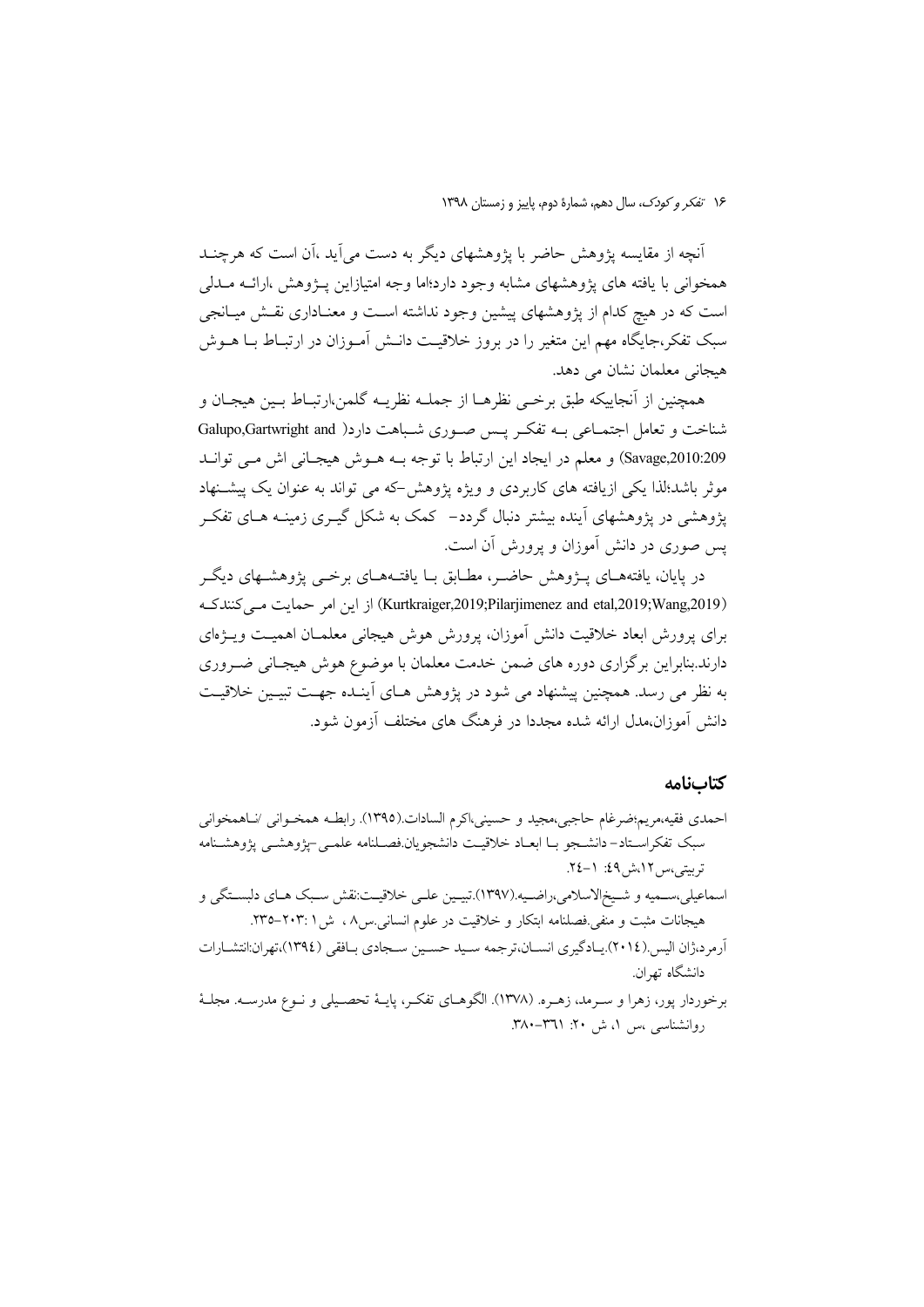بنی هاشم،کاظم؛فرخی تیرانداز،سوسن؛شاهعلیزاده،محمد و مشهدی،مولود.(۱۳۹۳). بررسی تاثیر پادگیری الکترونیکی برخلاقیت دانشجویان.فصلنامه مدیا(media):دانشکده روانشناسی و علوم تربیتی دانشگاه علامه طباطبايي س ٥، ش ٤: ٥٣–٦١.

پاپالیا،دایــان ای ،الدز،ســالی ونــدکاس و فلــدمن،روت داســکین.(٢٠٠٤).روانشناســی رشــد و تحــول انسان،ترجمه داود عرب قهستانی و همکاران(۱۳۹۵)،تهران:رشد.

پیرخائفی،علیرضا و رفیعیان،هاجر.(۱۳۹۱).بررسی رابطه بین هوش هیجانی و سلامت روانـی معلمـان بـا خلاقيت دانـش آمـوزان مـدارس ابتـدايي شهرسـتان بهشهر.فصـلنامه ابتكـار و خلاقيـت در علـوم انسانی س ۱، ش ٤: ۱۹–۳۵.

- ترابی، فاطمه و سیف، دیبا.(۱۳۹۱). نقش سبکهای تفکر در پـیش بینـی ابعـاد خلاقیـت در دانشــجویان
- ثابت، مهرداد.(١٣٩٤). هنجاريابي آزمـون خلاقيـت هيجـاني آوريل.فصـلنامه علمـي-پژوهشـي ابتكـار و خلاقيت در علوم انساني س ٥،ش ٢ : ٧٧–٩٥.
- جهانیان،رمضان.(١٣٩٥).عوامل موثر در پرورش و توسعه خلاقیت دانش آموزان مـدارس ابتـدایی اسـتان البرز.فصلنامه علمي-يژوهشي ابتكار و خلاقيت در علوم انساني س۲،ش۲: ۲۰۲–۱۷۵.
- سایت روان تجهیز سینا. (۱۳۹٦). آزمونهـای روانشـناختی، بازیـابی شــده در ۱۲ بهمـن ۱۳۹٦، از :http //www. sinapsycho. com/Shop/Index
- ســعيدي راد،حســـن ؛ربـــاط جزي،عفـــت سادات؛جمشــيدي مقدم،محمد؛محمـــدي أريا،عليرضــــا و لچینانی،فاطمــه.(١٣٩١).رابطــه هــوش هیجــانی و شــناختی معلمــان بــا پیشــرفت تحصــیلی دانــش آموزان فصلنامه فرهنگ مشاوره و روان درمانه بس ۳،ش ۱۰: ٦٣–٥١.
- سیف، علـی اکبـر (١٣٩٤).روانشناسـی پرورشـی نوین:روانشناسـی یـادگیری و آمـوزش.ویرایش هفـتم .تهران:نشر دوران.
- عیسی زادگان،علی؛میکائیلی،منیع،فرزانه؛جناآبادی،حسین و قلی نژاد،فریده.(۱۳۹۲).مقایسه سبکهای تفک و خلاقیت هیجانی در بین دانش اَموزان تیزهــوش و عادی.فصــلنامه افــراد اســتثنایی.س۳،ش ۱۱: ۸۷–  $\Lambda$  0
- غیاثی،شهین ؛محمد زاده،جهانشاه و سایه میری،کوروش (۱۳۹۱).بررسی ویژگیهای روانسـنجی اَزمونهـای تشخيص باليني عصب شناختي كافمن بر روى كودكـان ئمسـاله كودكسـتان هـاي شـهر ايلام.مجلـه علمی دانشگاه علوم پزشکی ایلام. س ۲۰٪ش ۲۱: ۷۰–۷۰.

فاتحي،يونس؛عبدخدايي،محمدحســـن؛پورغلامي،فرزاد و أذرافروز،مـــريم.(١٣٩٣). پــيش بينـــي ميـــزان خلاقیت بر اساس سبکهای تفکر دانش آموزان.مجله رشد مشاور مدرسه.س ۹ ،ش ٤٩:۳-٥٨. فتحي اَشتياني، علـي و داسـتاني، محبوبـه، (١٣٩٥)، اَزمـون هـاي روانشـناختي: ارزشـيابي شخصـيت و سلامت روان،جلد اول، تھران: بعثت.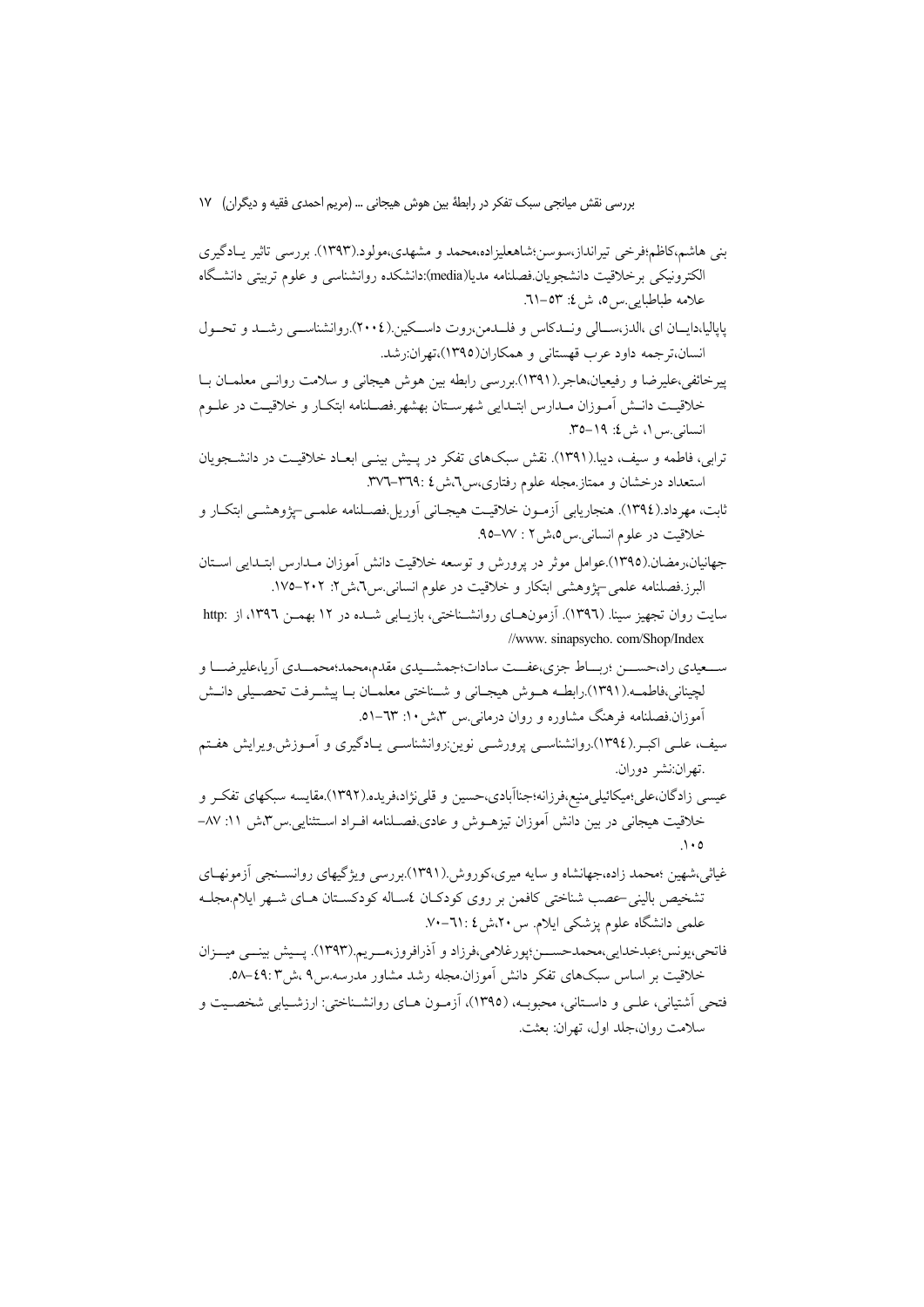١٨ تفكر وكودك، سال دهم، شمارة دوم، ياييز و زمستان ١٣٩٨

- قراباغي،حسن ؛اميرتيموري،محمد حسن و مقامي،حميد رضــا.(١٣٩٠).بررســي رابطــه بــين خلاقيــت بــا خودکارآمدی رایانه ای در دانشجویان کارشناسی رشته تکنولوژی آموزشــی دانشــکده روانشناســی و علوم تربيتي دانشگاه علامــه طباطبــايي.دو فصــلنامه ابتكــار و خلاقيــت در علــوم انســانـي .س١،ش٢  $1V - 101$
- قمرانی،امیر و صمدی،مریم.(۱۳۹٦).فرایند های شناختی در کودکـان بــا نیازهــای ویژه:معرفــی و کــاربرد نظريه عصب روانشناختي پاس فصلنامه تعليم و تربيت استثنايي س١٧، ش ١: ٤١-٥١.
- قوامی،حشمت الله و رحیمی موقر،وفا.(١٣٩٤).عصب روانشناسی بالینی و بیماران آسیب مغـزی در ایـران . سمپوزیوم درگاه های ورود به گستره علوم شناختی.
- کارتلج،جی و میلبرن،جی اف (بی تا) آموزش مهارتهای اجتماعی به کودکان،ترجمه محمد حسین نظـری نژاد(۱۳۸٦)،مشهد:انتشارات آستان قدس رضوي.
- گلمن،دانيا .(١٩٩٥).هوش هيجاني،ترجمه نسرين پارسا(١٣٨٧)،تهران:انتشارات رشد. محسنی،نیک چهر (۱۳۹۳).نظریه ها در روانشناسی رشد.تهران:یردیس. محمودیان،شهلا و اسماعیلی شاد،بهرنگ (١٣٩٤).بررسی رابطه کمـال گرایــی و خلاقیـت در بـین دانـش
- اموزان دوره متوسطه شهرستان جاجرم.فصلنامه علمـي-يژوهشـي يژوهشـنامه تربيتـي. س ١٠،ش ٤٤:

مورتی بویز،آلن.(٢٠٠٥).آموزش همبراه بیا هیوش هیجانی،ترجمه حمیدرضیا آقامحمیدیان شیعرباف و مرضيه قناعت(١٣٨٩)،مشهد:انتشارات آستان قدس رضوي. ناطقیان،سمانه.(۱۳۸۷). پیش بینی خلاقیت از سـبکهـای تفکـر در دانشـجویان. اولـین کنفـرانس ملـی خلاقیت شناسی و مهندسی و مدیریت نو آوری ایران.

- Amabile, Teresam and Pillemer , Julianna. (2012). Perspectives on the Social Psychology of Creativity. The Journal of Creative Behavior. Vol46, No1:3-15.
- Bar-On.R.(2006). The Bar-On model of emotional-social intelligence (ESI).Personality and Individual Differences. 18.13-25.
- Bereczki, Eniko, Orsolya and Karpati, Andrea. (2018). Teachers' beliefs about creativity and its nurture: A systematic review of the recent research literature. Educational Research Review, 23, 25-56.
- Blaskova, Martina.(2014). Influencing Academic Motivation, Responsibility and Creativity. Social and Behavioral Sciences.159.415-425.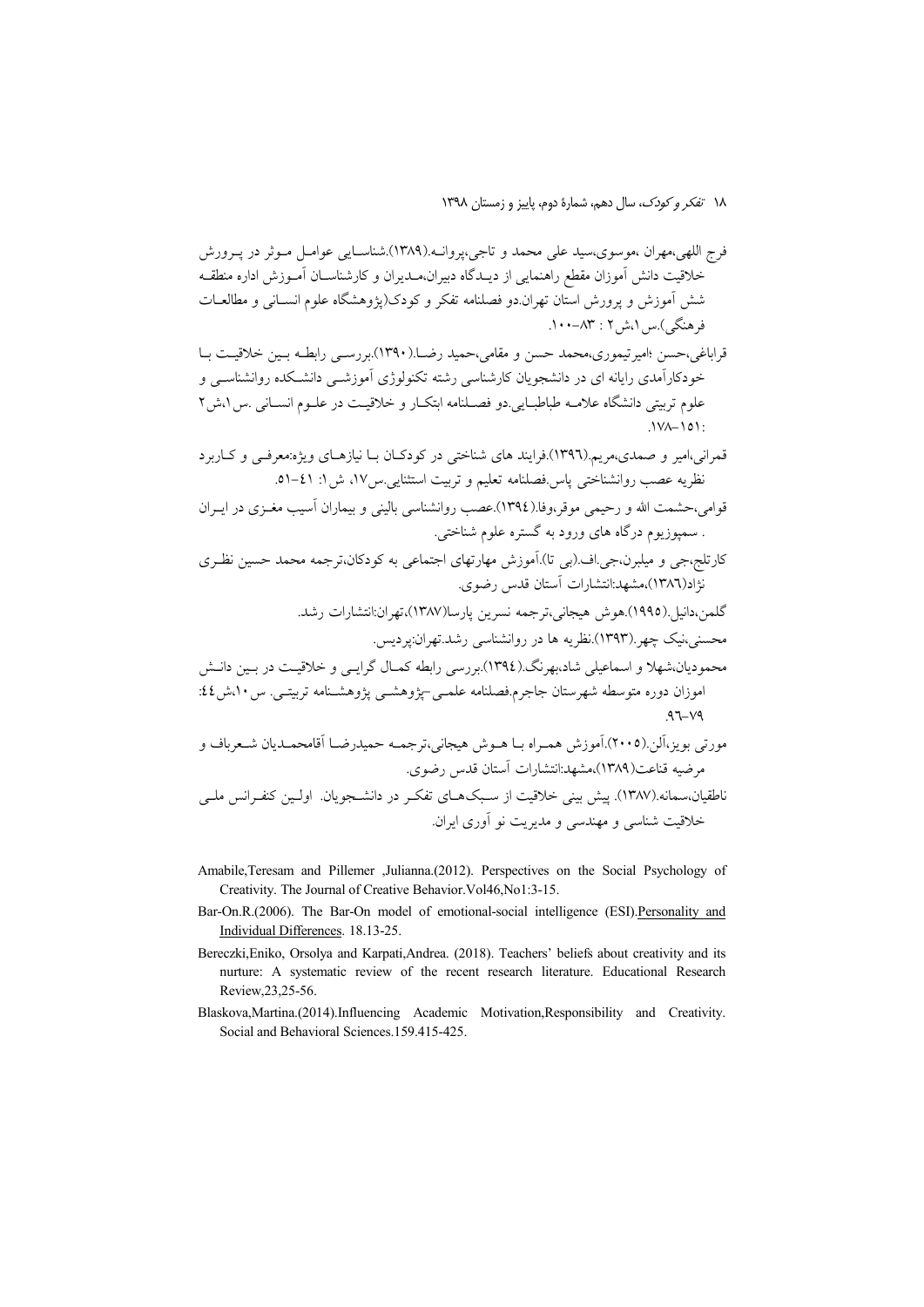- Brand,Gordon;Hendy,Lesley and Harrison,Rachel.(2015). Mining the Gap! Fostering Creativity And Innovative Thinking. The International Design Technology Conference
- Galupo,M.Paz.Gartwright,Kelly B and Savage,Lanya.S. (2010).Cross-Category friendships and Postformal Thought among College Students. Journal of Adult Development.17.208-214.
- Glaveanu,Vlad .Petre.(2018).Educating which creativity?.Thinking Skills and Creativity.27.25- 32.
- Helker,Kerstina and Wosnitza,Marold.(2016).The Interplay of student`s and parent`s responsibility judgements in the school context and their associations with student motivation and achievement.International journal of Educational Research.76.34-49.
- Hunter, BL. Whitley.(2014). Validity of transactional analysis and emotional intelligence in training nursing students.advances in medical education and professionalism.Vol2,No4:45- 138.
- Kurt Kraiger,Victoria Mattingly. (2019). Can emotional intelligence be trained? A metaanalytical investigation. Human Resource Management Review.Vol29,No2:140-155.
- Neubauer,C,Aljoscha;Pribil,Anna;Wallner,Alexandra and Hofer,Gabriela. (2018) .The selfother knowledge asymmetry in cognitive intelligence,emotional intelligence,and creativity. Heliyon,Vol4 ,No12:1-22 .
- Orcik.Anja;Vrgovic,Peter and Tekic,Zeljko.(2014).Thinking Styles and product development Project Types:How to Match them?Procedia Engineering.69.830-837.
- Orsini,C.Evans.P,Binnie.V,Ledezma.P,Fuentes.F.(2016).Encouraging intrinsic motivation in the clinical setting:teacher`s perspectives from the self-determination theory.European journal of dental education.Vol20,N2:11-102.
- Piaw,Chua.Yan. (2014).Effects of gender and thinking style on Student`s creative thinking ability. 5<sup>th</sup> World Conference on Educational Sciences.
- Pilarjimenez,Elena del;Alarcon,Rafael and Vicente-Yague,Maria-Isabelde. (2019) .Reading Intervention: Correlation Between Emotional Intelligence and Reading Competence in High School StudentsIntervención lectora: correlación entre la inteligencia emocional y la competencia lectora en el alumnado de bachillerato. Revista de Psicodidáctica. Vol24,No1:24-30 .
- Salavera,Carlos;Chaverri,Iren;Usan,Palbo;Gracia,Nerea;Aure,Paula and Delpueyo,Mercedes.(2017).Emotional Intelligence and creativity in first-and second-year primary school children.Social and Behavioral Sciences.237.1183-1197.
- Soh,Kaycheng. (2017). Fostering student creativity through teacher behaviors. Thinking Skills and Creativity. 23,58-66.
- Soroa,G.,Balluerka,N.,Hommel.B.,and Aritzeta.A.(2015).Assessing interaction between cognition,emotion and motivation in creativity:The construction validation of EDICOS.Journal of Personality and Social Psychology.17.45-58.
- Sternberg,R.J. (1997).Thinking Styles.New York:Cambridge University Press.
- Stillman,Susan B;Stillman,Paul;Martinez,Lorea;Freedman,Joshua;Jensen,Anabel L and Leet, Cherilyn. (2018) .Strengthening social emotional learning with student, teacher, and schoolwide assessments. Journal of Applied Developmental Psychology. 55,71-92.